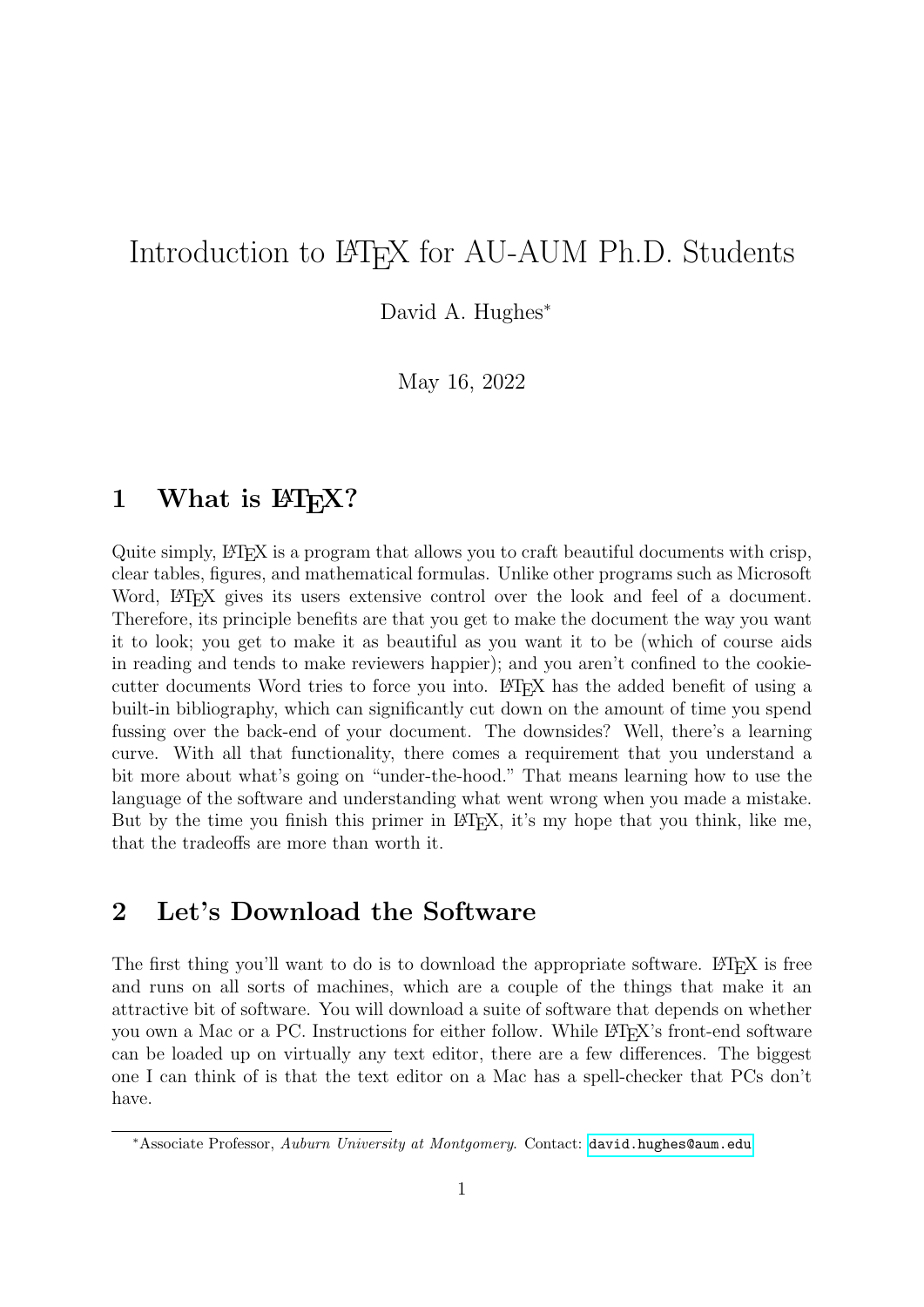If you own a Mac, perform the following tasks.

- 1. Navigate to <https://tug.org/mactex/> to acquire the appropriate software.
- 2. Click on the link that says "MacTeX Download."
- 3. Click the link called "MacTeX.pkg."
- 4. Follow the instructions in the dialogue box that opens.

If you own a PC, then perform these tasks.<sup>[1](#page-0-0)</sup>

- 1. Navigate to <http://www.MiKTeX.org>.
- 2. Click on the tab that says "Download."
- 3. Follow the instructions from the dialogue box that opens.

Once you've acquired the relevant software, you'll be able to type into your text editor. This is the "front-end" of LATEX, which is used to compile beautiful pdf documents. If you're using a Mac, then your text editor will likely be called TexShop. If you're using a PC, then your text editor will likely be called TexWorks.

### 3 Anatomy of a ET<sub>F</sub>X Document

Open up your relevant text editor. What do you see? Not a whole lot. The blank screen and the blinking cursor can freak some folks out, but there's nothing to worry about. First things first. Let's give our file a name and save it in a place on our computers where we can easily find it.

As you think about the anatomy of your LATEX document, here are some things to keep in mind:

- 1. One of the first things to know about writing in LATEX is that you're often working with commands. In the program's language, the "backslash" is the workhorse of the command environment. Every command you type will be preceded by a backslash, and the name of the command comes right after it. For example, every time I type " $\Delta$ "H\TFX" into my text editor, I'm actually writing,  $\angle$ LaTeX, where the backslash tells the program that a command is coming, and the command itself (case sensitive) is called "LaTeX," which produces the effect you see in the document.
- 2. Oftentimes (though not always) commands will have subcommands or options nested within them in hard brackets or curly braces.

<sup>&</sup>lt;sup>1</sup>Note: I don't own a PC, so my instructions on this part of the tutorial might not be spot on since I can't open the files up and double-check my instructions. We'll troubleshoot any errors along the way.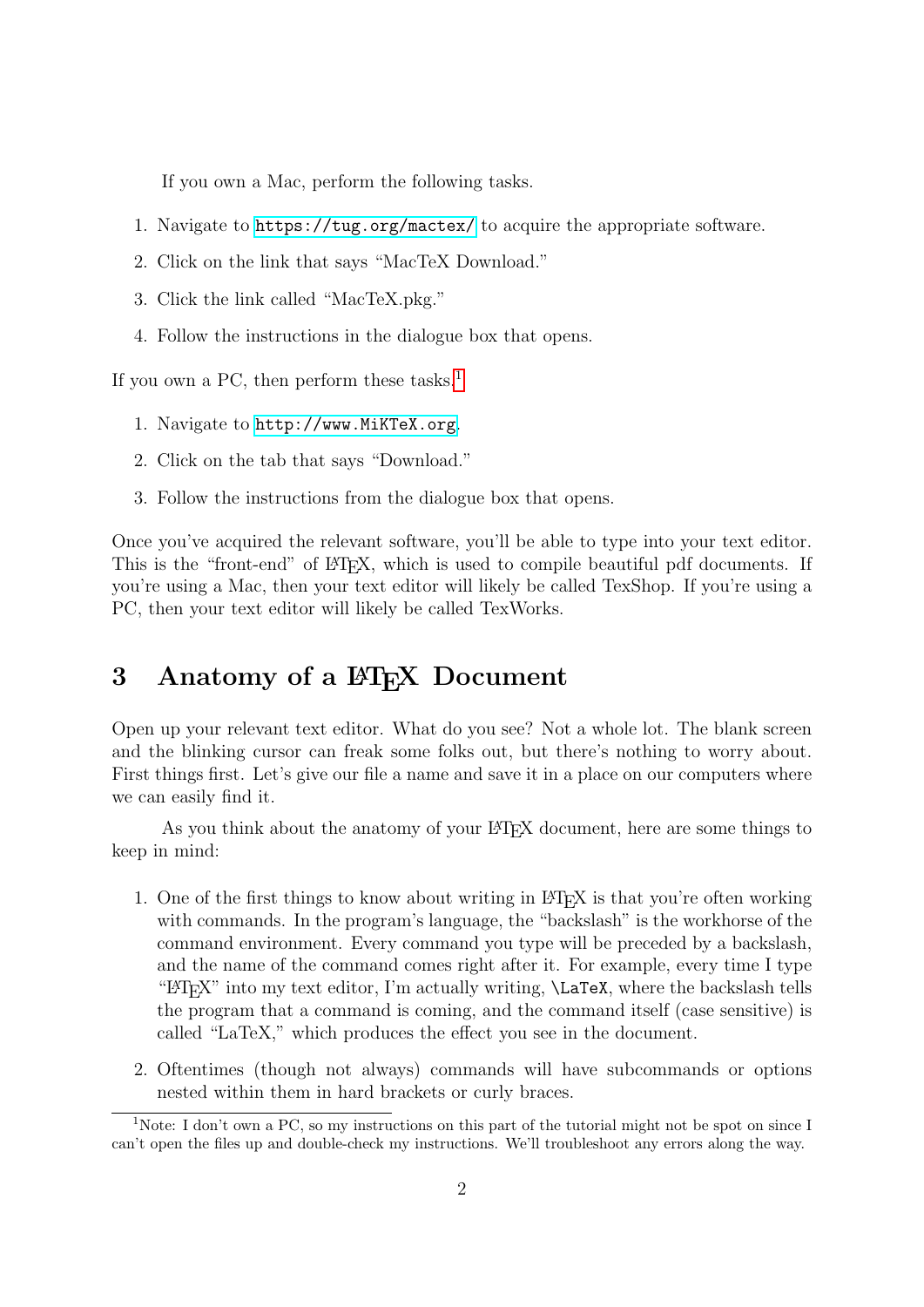- 3. In the event that you want to write something out but you'd like LAT<sub>EX</sub> to "ignore" you, simply comment that piece out using percentage signs (examples below).
- 4. You're not typing a finished product but a list of demands for your machine to carry out. As such, it makes zero difference how many spaces you put between your words, for example. LAT<sub>EX</sub> is going to make those typesetting choices for you, which (quite honestly) is one of the best reasons to use the program.
- 5. What goes into your text editor is not a document in itself. Rather, LATEX takes your raw text and commands and compiles a pdf document that is intended for distribution. There is a button called "Typeset" in your text editor that will accomplish this. Alternatively, you can use hotkeys to compile your document as you go. This is a good idea so that you can frequently check for any errors. On a Mac, you key in "CMD +  $t$ "; and on a PC you type "CTR +  $t$ ."
- 6. For every document you write, you will need to save every file you plan to incorporate into the same (sub)folder. I'll explain this more below, but it's important to keep in mind.

Every L<sup>AT</sup>EX manuscript has a few components that make them run, and once you have these down, you're well on your way to having mastered the technology. Other types of documents might have other components (e.g., letters). But for most of what you'll use LATEX for, these components are as follows:

- 1. Preamble
- 2. Title/Abstract
- 3. Body
- 4. Bibliography
- 5. Ending

Let's consider these components in turn.

#### 3.1 Preamble

The preamble contains all of the commands and packages that allow the text of your paper to compile into a readable document. These can be packages that have been made available on the internet, or they could be commands that you have written just for whatever purpose you intended them. At its most basic level, the preamble declares what type of manuscript you are working on and calls it into existence. Oftentimes, however, preambles can be quite long. Most times, authors (myself included) simply copy and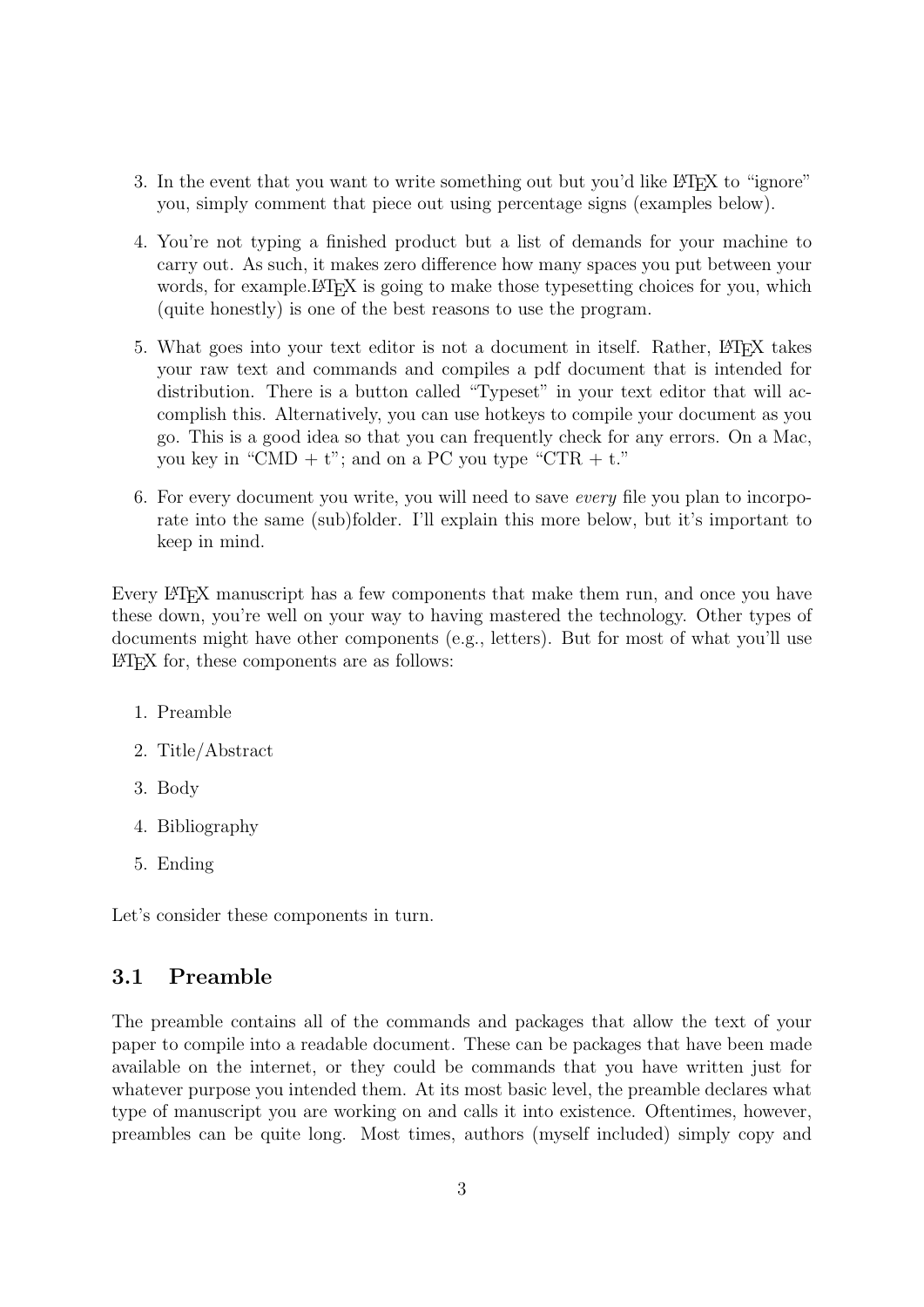paste the preamble from their previous documents into new ones to keep from having to type them out all over again. Unless you have commands that are in conflict with one another (and you usually don't), there's no harm in having superfluous information in your preamble.

Here's a very simple preamble, followed by some text and an ending, that will accomplish the writing of the most basic documents (try typing these commands into your text editor):

```
\documentclass[12pt]{article}
```
\begin{document}

Here, I am writing the most compelling piece of political science research since Kenneth Arrow's proofs graced the literature.

\end{document}

The preamble to this document was contained in the command called "documentclass." It declared that we were working on an "article" with 12-point font. As an aside, LATEXuses a type-face called "computer modern." Don't worry about overriding that default function since it's beautiful as-is, but feel free to use 11-point fonts. LAT<sub>E</sub>Xunderstands several other types of document classes—some of which we'll go over during this seminar—including books, slideshows, letters, and so forth.

Generally speaking, your preamble will be quite a bit longer than just one line, however. As an example, below I have pasted the preamble I used to type the document you are presently reading:

```
\documentclass[12pt]{article}
\usepackage[affil-it]{authblk}
\usepackage{natbib}
\usepackage{hyperref}
\usepackage{verbatim}
\usepackage{setspace}
\usepackage{tabularx, calc}
\usepackage{mathtools}
\usepackage{multirow}
\usepackage{bm}
\newcounter{savefootnote}
\usepackage[left=1in,right=1in,top=1in,bottom=1in]{geometry}
\usepackage{amsmath}
\usepackage{tipa}
\usepackage{euscript}
```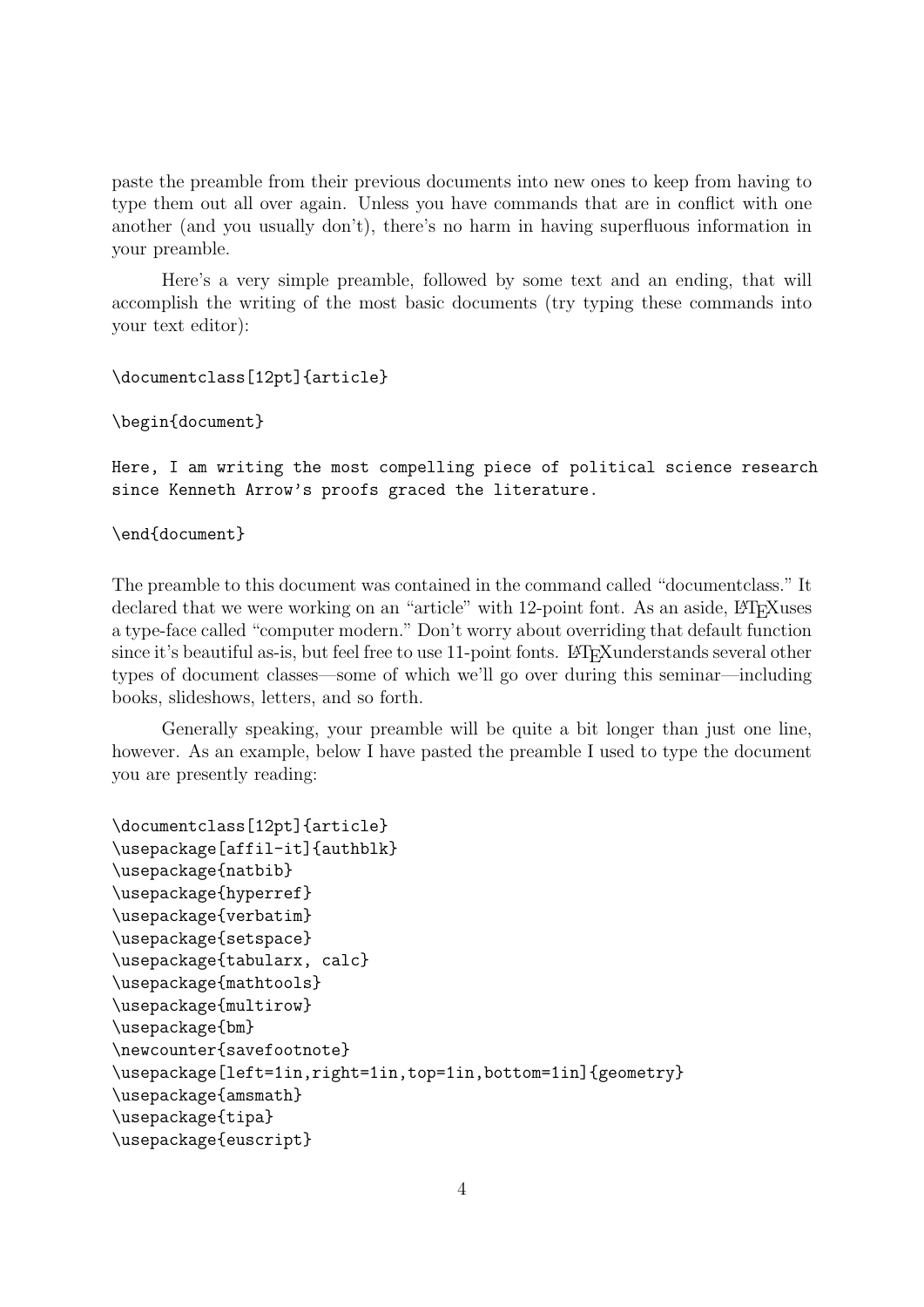```
\providecommand\phantomsection{}
\usepackage[pdftex]{graphicx}
\usepackage{blindtext}
\usepackage{tabulary}
\usepackage{wasysym}
\makeatletter
\makeatother
\usepackage{rotating}
\usepackage{longtable}
\usepackage{anyfontsize}
\usepackage{tabu}
\usepackage{hyperref}
\usepackage{epstopdf}
\usepackage{pdflscape}
\usepackage{amsthm}
\usepackage{amsmath}
\usepackage{afterpage}
\usepackage{mathrsfs}
\usepackage{amsfonts}
\usepackage{caption}
\usepackage{epsfig,graphicx}
\usepackage{anysize, setspace}
\marginsize{1in}{1in}{1in}{1in}
\setlength{\parindent}{2.75em}
\setlength{\parskip}{.5em}
\newcommand{\be}{\begin{enumerate}}
\newcommand{\ee}{\end{enumerate}}
\widowpenalty10000
\clubpenalty10000
```
I won't make use of every package and command in this document, but I've learned over the years that 99 percent of the time, these commands cover me for whatever I want to do. I'll have more to say about some of these packages and commands later on in this workshop. But let's press forward for now.

#### 3.2 Titles and Abstracts

Once you've laid out your preamble, it's time to begin your document. Generally speaking, if you're constructing a manuscript for a seminar, conference, or journal, you'll begin with a title page and abstract. Below, I've provided some commands that reproduce the title to this document, along with some options that can make your title page a little prettier. (Note that you'll need to include the above preamble.) Note the role that curly braces play in laying out commands Also see what the tildes are doing. Note that there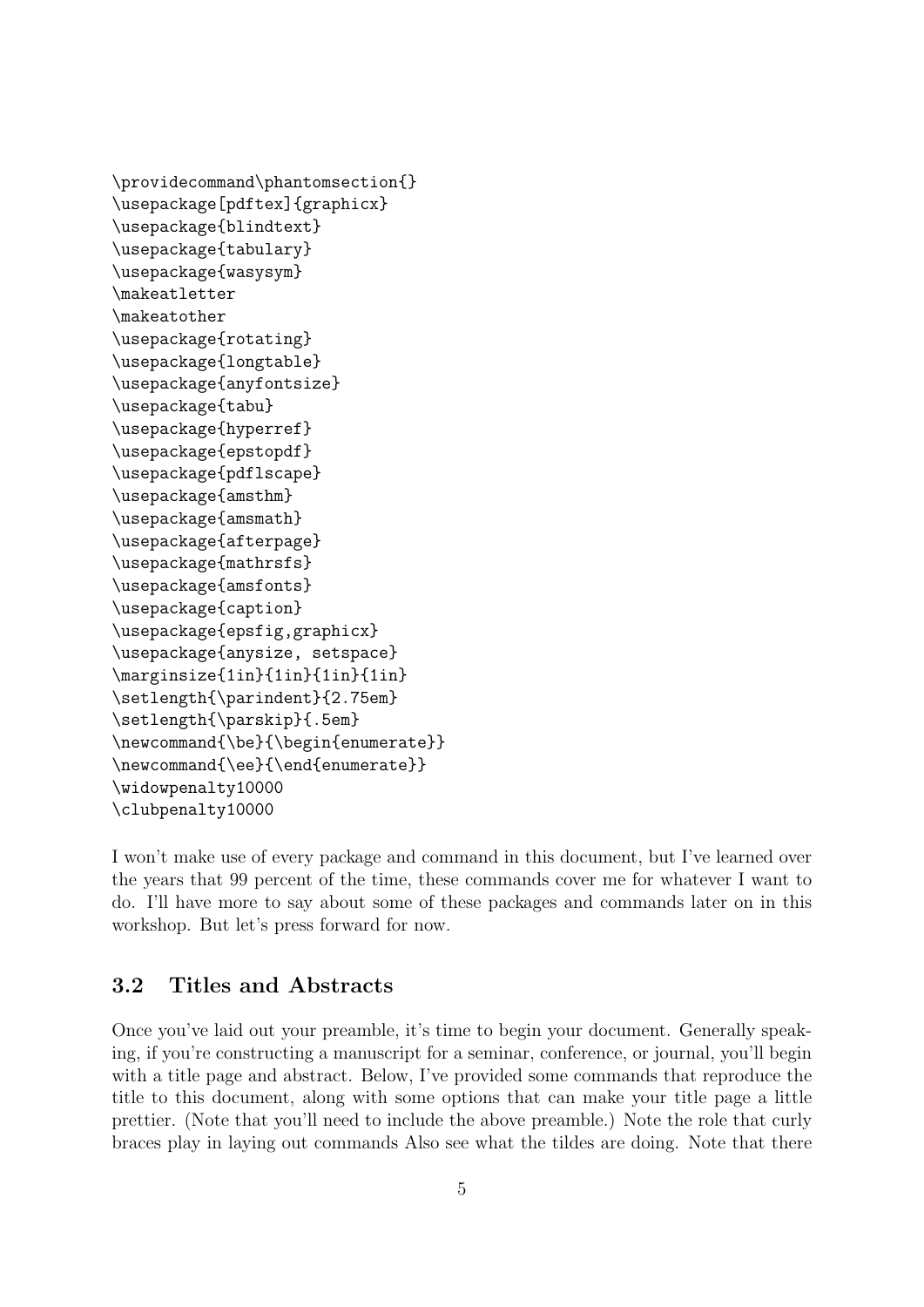are a few elements to the title page. We have the title itself, the author field, date, and abstract. I've also given you some options to take the page number off of the title page so that it looks a little more proper. Let's try to spiffy up the sample document I gave you above by using some of these commands on our own machines.

```
\begin{document}
\title{Introduction to \LaTeX~for AU-AUM Ph.D.~Students}
\author[ ]{David A.~Hughes\footnote{Associate Professor,
\emph{Auburn University at Montgomery}.
Contact: \url{david.hughes@aum.edu}} } \date{\today}
%Or you could key the date in by hand:
%\date{May 16, 2022}
\maketitle
\thispagestyle{empty} % This command is helpful if you
%want to keep a page % number off of your title page.
%If you wanted to include an abstract on your title page,
%you'd add in % something like the following:
\begin{abstract}
\noindent Your abstract would be written right here.
\end{abstract}
\newpage
\doublespacing
```
\end{document}

#### 3.3 The Body of the Text

This is where the important stuff goes. Generally speaking, the body of your text will be broken up into sections such as an "Introduction," "Literature," "Theory and Hypotheses," "Data and Methods," and "Conclusion." LATEX makes it easy to include section headings and subheadings—and you honestly ought to be using them given how helpful they are to your readers. Let's try to reproduce some of the body I've made below:

\section{The Supreme Court and the Writ of Certiorari} %You can also write \section\*{} to omit numbers from section headings.

Here is a paragraph that I am writing. When I'm done with it, I'll hit the enter/return key twice to begin a new paragraph.

And here it is. It's the new paragraph. Latex sees the space and gets it. It will indent the first line of the paragraph for you. And it will break words where necessary with a dash so that you get the best-aligned text possible. Now I want a sub-section. Here goes...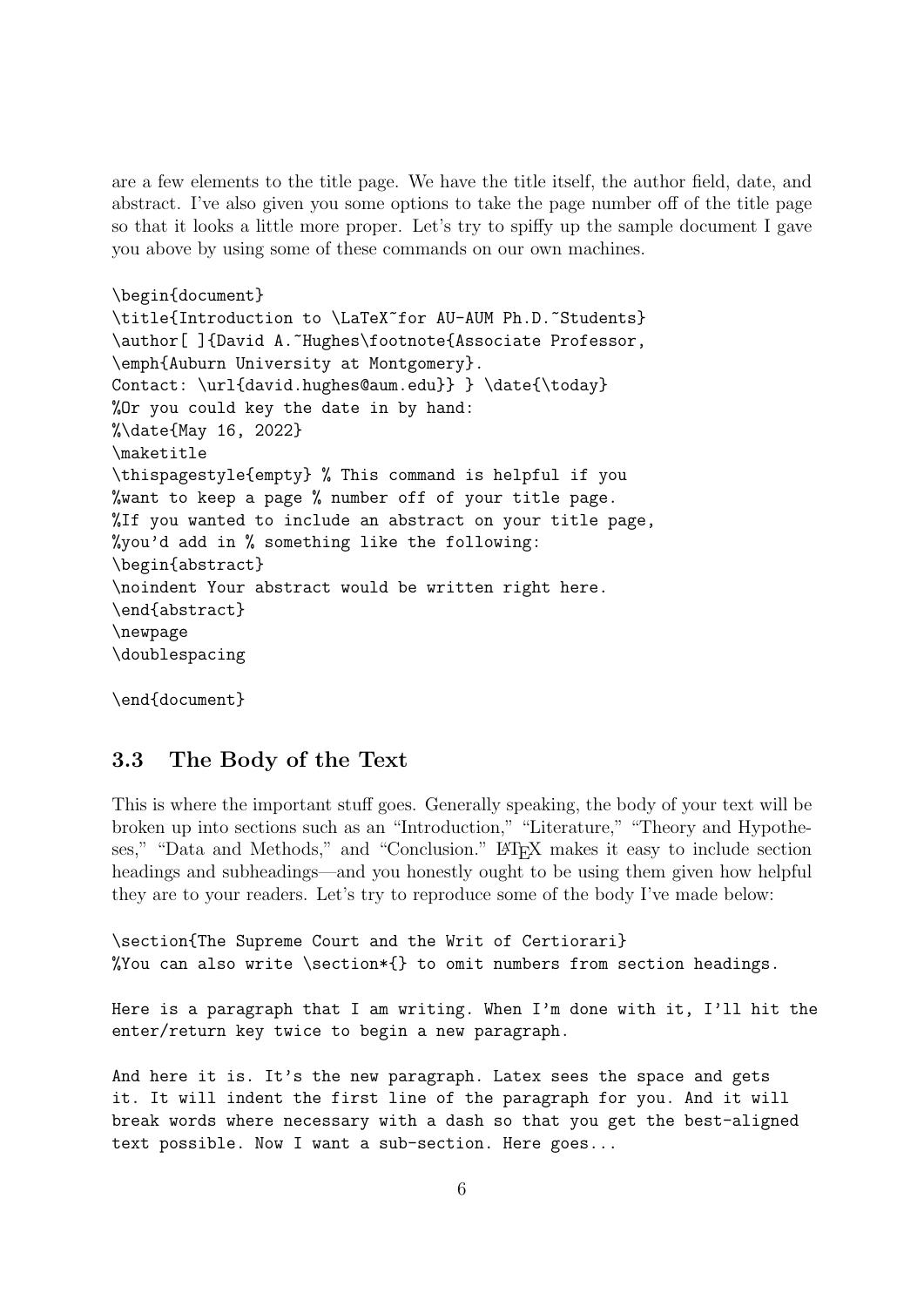\subsection{The Role of the Solicitor General}

And this new section goes here. And so on, and so on.

#### 3.4 Bibliography

Maybe one of the coolest features of LAT<sub>EX</sub> is that you can compile your bibliography in real time as you write your paper. This can be a real time-saver. To do so, we're going to use some commands both at the top (Preamble) and bottom of our paper. Additionally, we're going to have a separate file (saved in the same subfolder as our text document) that contains all the citation information. Let's give all this a bit more context.

Suppose I want to cite Kenneth Arrow's work on the impossibility theorem from 1951. That means I will have an in-text citation in addition to a citation in my references section. I might want to say, ["Arrow](#page-24-0) [\(1951\)](#page-24-0) showed that no social welfare function exists to aggregate individual preferences such that basic principles of democracy are satisfied (e.g., the absence of a dictator)."[2](#page-0-0) To achieve this in-text and bibliographic citation, let's open up a new, blank text document (for Macs, just his "CMD  $+$  n"; for PCs, hit "CTR  $+$  n").

This will be your "BibTeX" file. Generally speaking, your entries into your bibtex file will fall into a few categories: journal articles, books, essays in books, etc. Because Arrow's work is a book, we'll write a citation for a book as such:

```
@book{arrow:1951,
  title={Social Choice and Individual Values},
  author={Arrow, Kenneth J},
  year={1951},
```
address={New Haven}

publisher={Yale University Press},

}

You have a few options in how you construct your bibtex entries. The first element of the command, Cbook, however, is mandatory. This tells LAT<sub>EX</sub> how to construct the citation. Then you begin a curly brace, which effectively begins the entry. I've created a label called, "arrow:1951". This part is entirely up to me. I might have just as easily said, "Arrow1951". It's just a label, and we'll make use of it back in our text file later on. Next, note that we have a few entries to fill in including a title, author, year, publisher, and place of publication. This is all pretty straightforward, but note the author construction and use of commas outside of the curly braces. Below, I give examples of a journal article and of an essay in a collected works. Be sure to save your bibtex file before you go back to your text file. Let's type in some entries into our bibtex files.

<sup>2</sup>Note that the in-text citation is clickable—yet another cool feature of this software.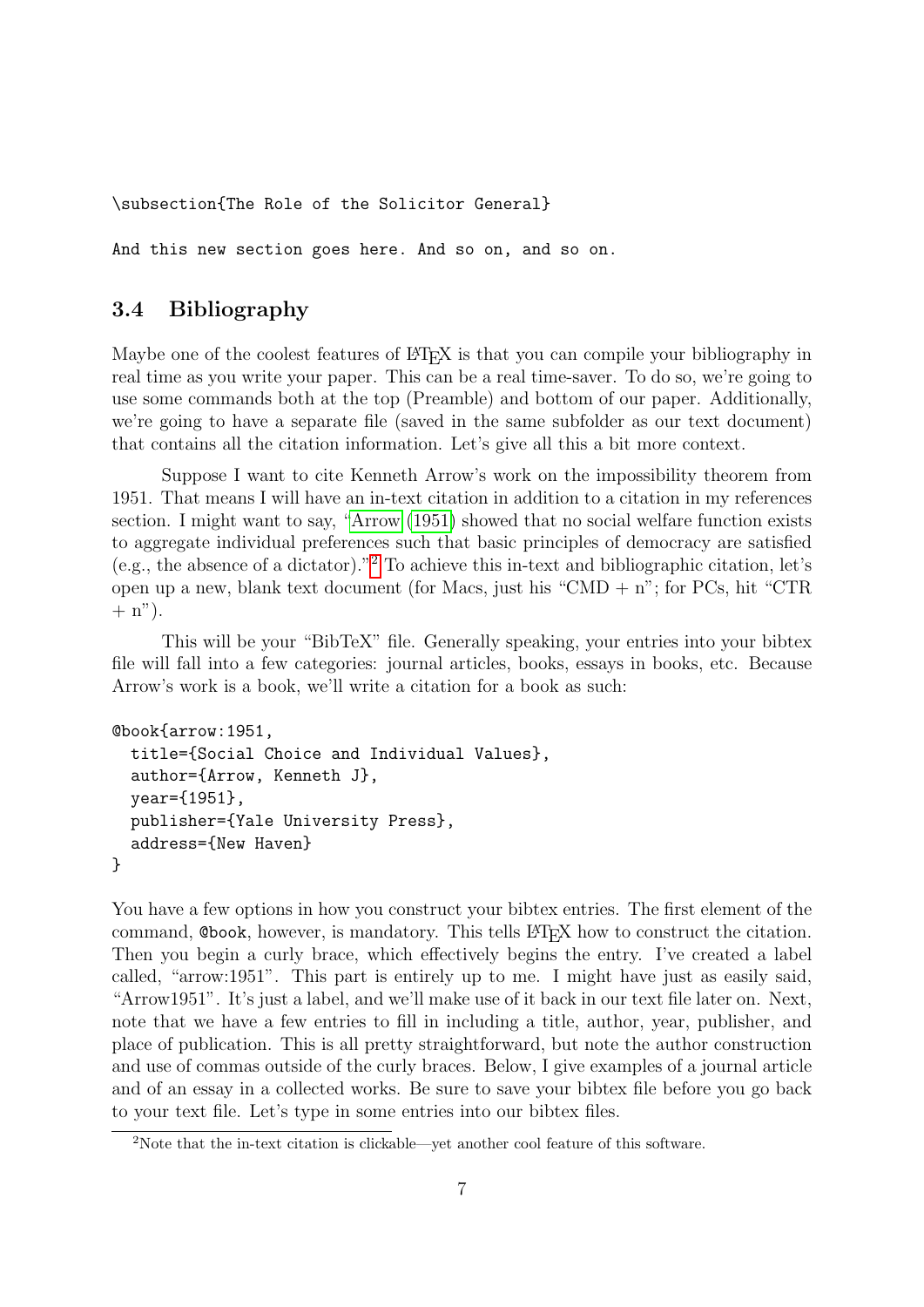```
@article{clarklauderdale:2010,
 title={Locating Supreme Court Opinions in Doctrine Space},
 author={Clark, Tom S$.$ and Lauderdale, Benjamin},
  journal={American Journal of Political Science},
 volume={54},
 number={2},pages={871--890},
 year={2010},
}
@incollection{king:1997,
title={The Polarization of American Parties and Mistrust of Government},
author={King, David C},
year={1997},
booktitle={Why People Don't Trust Government},
editor={Nye, Joseph S$.$ and Zelikow, Philip and King, David C$.$},
pages={155--178},
publisher={Harvard University Press},
address={Cambridge}
}
```
For further documentation on the use of natbib, see [https://www.sharelatex.com/](https://www.sharelatex.com/learn/Bibliography_management_with_natbib#Reference_guide) [learn/Bibliography\\_management\\_with\\_natbib#Reference\\_guide](https://www.sharelatex.com/learn/Bibliography_management_with_natbib#Reference_guide).

Okay, move back over to your text editor. In order to "call-up" references from your bibtex file, you'll need to tell LAT<sub>EX</sub> what it's looking for. The following will go in your preamble:

#### \usepackage{natbib}

After all your text, you'll include the following two lines of code:

```
\bibliographystyle{apsr}
\bibliography{[bibtex filename here]}
```
Okay! Now we're ready to cite stuff (remember, we have 3 citations in our bibtex file). We'll be using a package called "natbib" in order to compile our list of citations. There are few different ways to call up our citations. First, let's say I want to write the sentence: "Arrow  $(1951)$  claimed that...", then I would type:

\citet{arrow:1951} claimed that...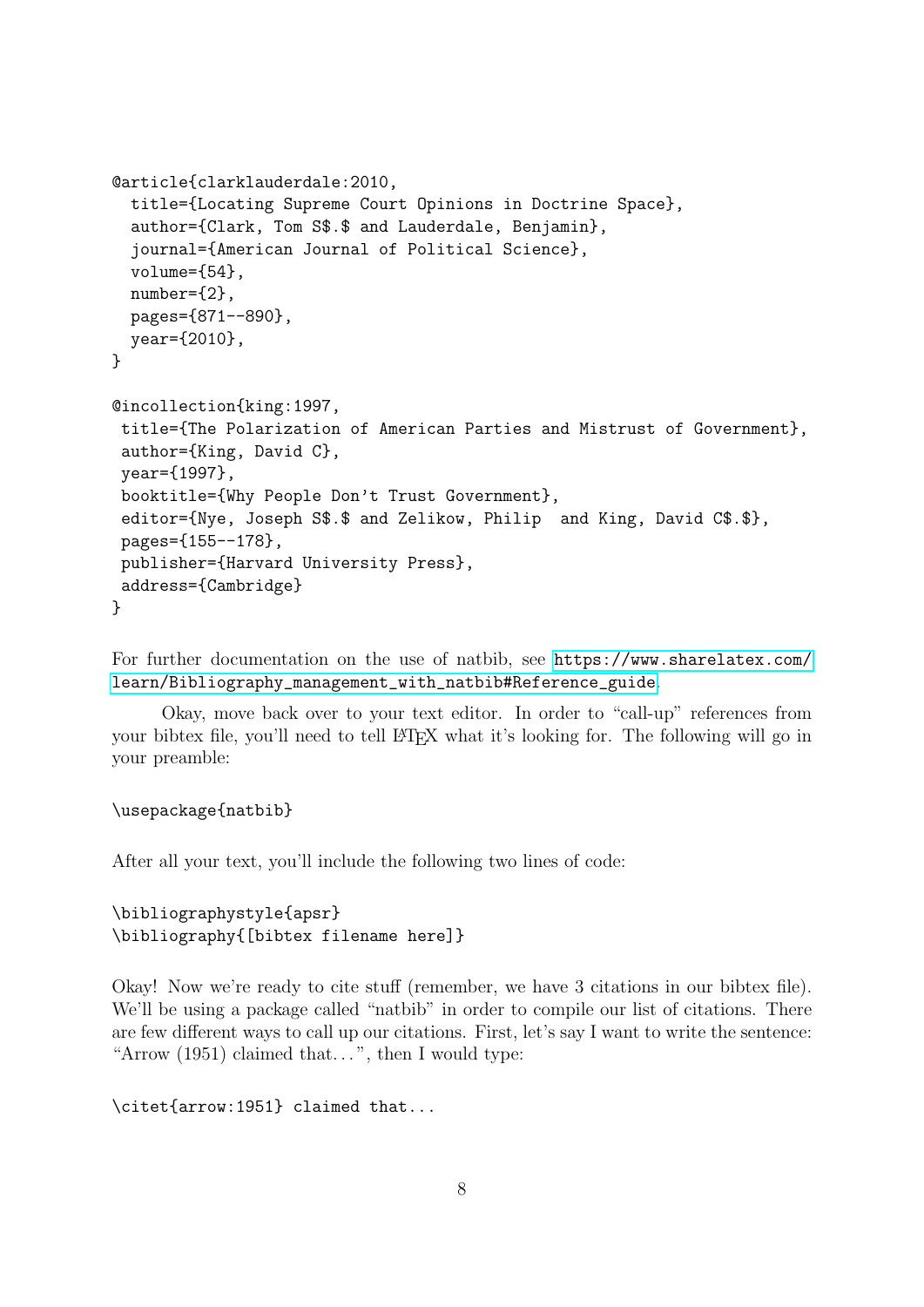Note how I'm using that label I made a little while ago to tell LATEX which entry I want. Once we've typed that in, we hit the "typeset" button. What happened? Why do we simply see a question mark where a citation ought to be? This is because  $\mathbb{F}T_FX$  hasn't called up the citation yet. Go to the drop-down menu next to the "typeset" button and select "BibTex." Typeset that, and then move your drop-down menu back to the "LaTeX" option and typeset a couple more times. (Note that the drop-down menu differs a little for Macs and PCs.)

Below are some common ways of citing materials. For further reference, I encourage you to consult <http://merkel.texture.rocks/Latex/natbib.php>.

- 1. \citep[e.g.,][]{clarklauderdale:2010}
- 2. \citet[][160]{king:1997}
- 3. \nocite{arrow:1951}
- 4. \citeyearpar{clarklauderdale:2010}

Which produces, respectively:

- 1. (e.g., [Clark and Lauderdale, 2010\)](#page-24-1)
- 2. [King](#page-24-2) [\(1997,](#page-24-2) 160)
- 3. [not cited but appears in references]
- 4. [\(2010\)](#page-24-1)

Finally, note that as we compiled our sources how they appeared in our list of references. Keying in every citation into your bibtex file can be tiring. Thankfully, Google Scholar can make a life a lot easier. Be forewarned, however, that Google's citations are oftentimes incomplete, have errors, and are not formatted identically across resources.<sup>[3](#page-0-0)</sup>

#### 3.5 End of the Document

Finally, it's time to end the document. If you copied and pasted my original bit of code from above, you already had the appropriate line of code, but for the sake of exhaustiveness, here's the final line of code for your text file:

\end{document}

<sup>3</sup>While we won't touch on these issues today, there are also means by which you can tweak your citations to adhere to different style-guides. Quite honestly, I don't fiddle with these too much. Journals don't require submissions to conform to their style-guide until they've been accepted for publication. So you waste your time in reformatting your paper for every submission. Furthermore, editorial offices will send your manuscript to a publisher who will take your LAT<sub>EX</sub> file and put it into their own style. My point is that you shouldn't worry too much about getting the style-guide perfect for an APSR submission.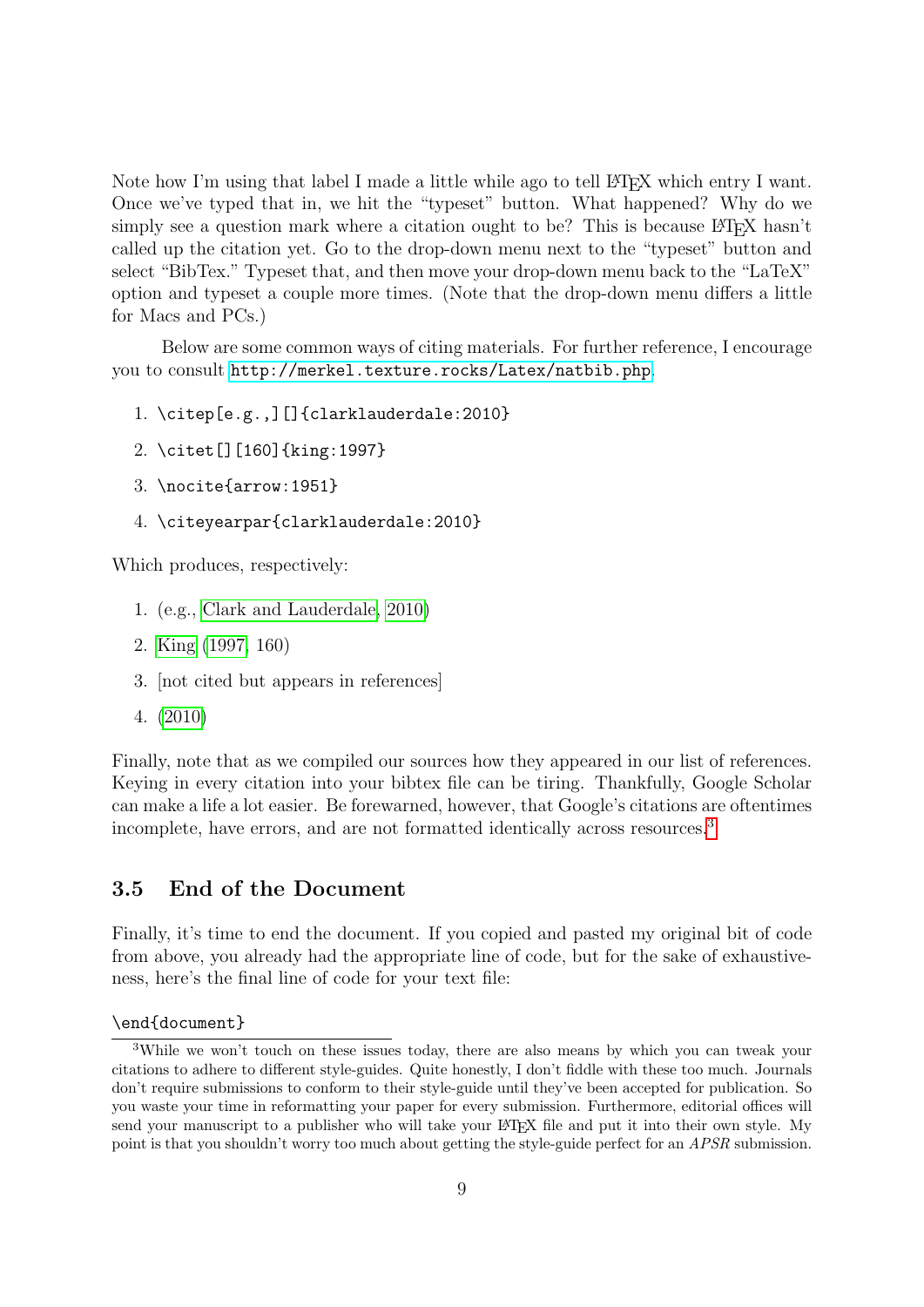### 4 Adding Figures to your Document

LATEX makes it quite easy to include figures, appropriately sized, with perfectly placed captions. And pictures can convey a wealth of information in a remarkably small amount of space. The general structure for a figure is as follows:

```
\centering
\begin{figure}[tb!]
\includegraphics[width=6in]{[figure name here]}
\caption{Here we provide a pithy caption for our reader.}
\label{fig:[figure label]}
\end{figure}
```
Note how we can tweak the parameters of the figure using the "width" command. Most pages are 8.5 inches wide (portrait) with one-inch margins on either side, leaving you about 6.5 inches to play with. Generally, we don't like our tables and figures to spill into the margins. If your figure is quite large, consider switching to landscape mode for it:

```
\begin{landscape}
\centering
\begin{figure}
\includegraphics[width=6in]{[figure name here]}
\caption{Here we provide a pithy caption for our reader.}
\label{fig:[figure label]}
\end{figure}
\end{landscape}
```
Let's download a picture from the internet (or use one on your computer). In order to call it up into our document, you will need to make sure that you have it in the same subfolder in which you keep your text file. I like great dane puppies, so I think I'll get a picture of one of those. Find a picture and save it (for god's sake, use an intuitive name— I'll save mine as "gdpuppies.jpg"). Keep in mind that while LATEX can read most picture extensions, there are some, like gifs, that it cannot. Provided that you don't have more than one file of the same name, you needn't supply the file extension in your command for a figure. If you want to use a label, then we can type a reference to that in the text that allows our reader to interact with it using the command,  $\ref{fig:[figure label]}$ . The following code produces what's called Figure [1](#page-10-0) above:

```
\afterpage{
\begin{figure}
\centering
\includegraphics[width=6in]{gdpuppies.jpg}
```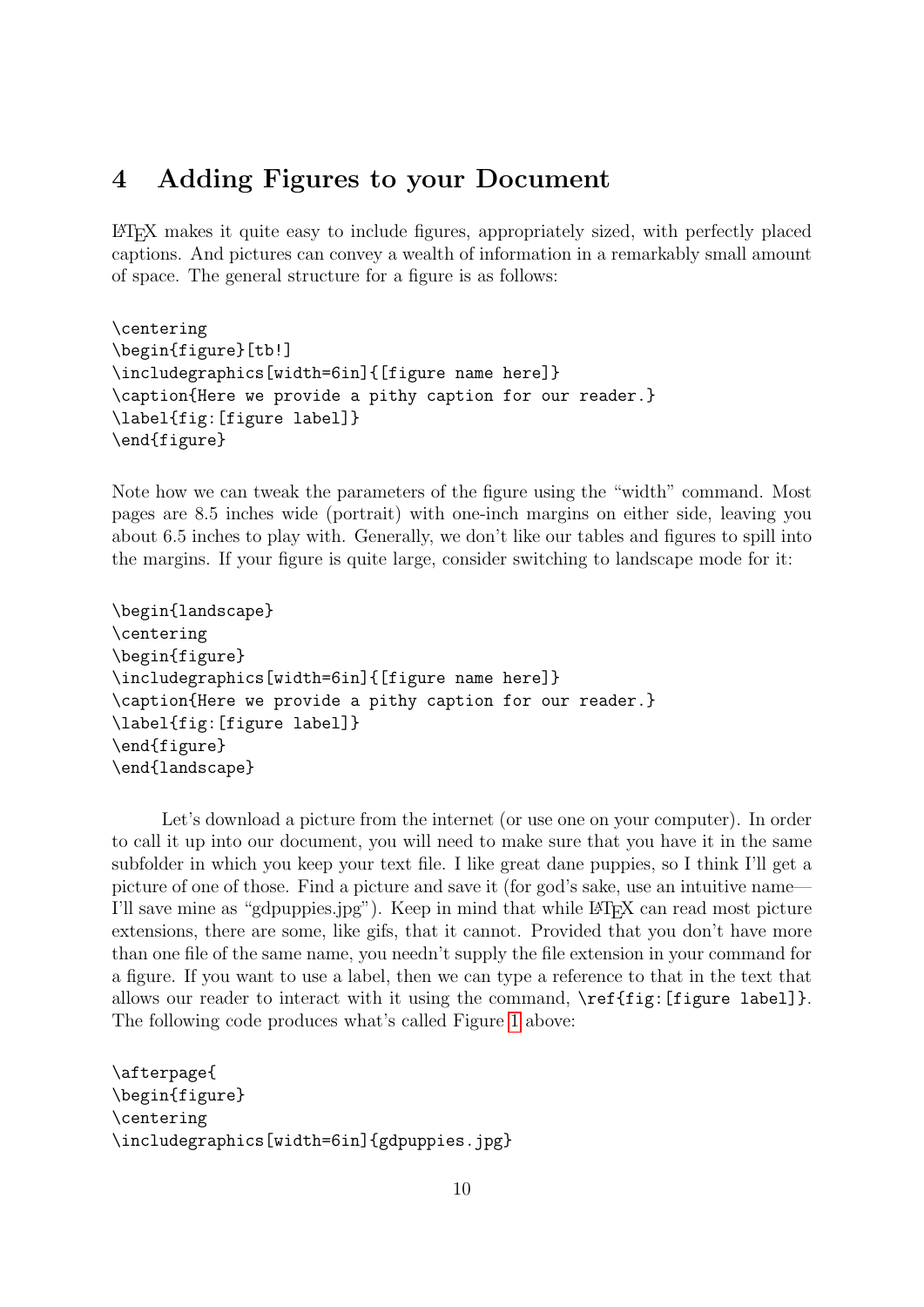<span id="page-10-0"></span>

Figure 1: Four adorable great dane puppies who are grey

```
\caption{Four adorable great dane puppies who are grey}
\label{fig:1}
\end{figure}
```
#### }

Finally, getting the placement of a figure can be a little tricky at times. Generally speaking, tables and figures belong at the top of a page. Furthermore, best practices demand that a figure appear directly above the first time it is referenced in the text either on that page or the one immediately preceding it—whenever possible. We can use the options in the square brackets, \begin{figure}[tb], to try to drop a figure in right where we want it. Frankly, I find much of this tedious and a waste of time. Here's what I do. First, don't worry about where your figures are until you are finished writing your paper. As long as you're adding text here and there, their placement will change. Second, I rely upon a command called "afterpage." It's a really convenient means of making sure a figure or table goes right at the top of the next page (example above). Third, you can always take the traditional approach of putting all your tables and figures at the end of your manuscript. I don't like this approach because, as a reviewer, it means I flip around constantly to read your paper. But it's an acceptable form of presentation. Here's how I do that in-text: \centerline{[Figure 4.4 about Here]}.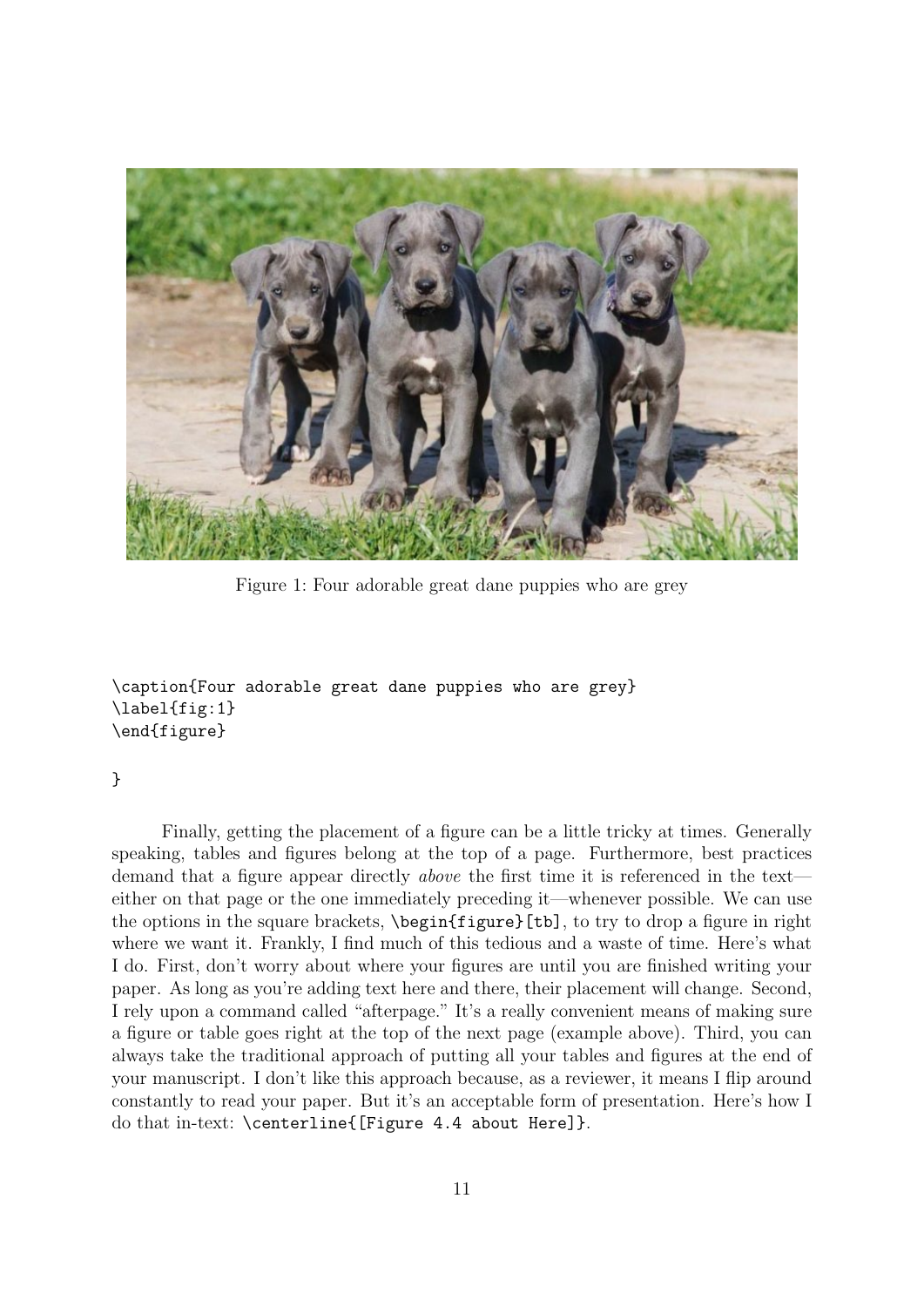<span id="page-11-0"></span>

| Team                                    | Wins | Losses | Pct. | GB   |  |
|-----------------------------------------|------|--------|------|------|--|
| Atlanta                                 | 64   | 51     | .557 | 0.0  |  |
| Philadelphia                            | 65   | 52     | .556 | 0.0  |  |
| Washington                              | 60   | 58     | .508 | 5.5  |  |
| New York                                | 49   | 66     | .426 | 15.0 |  |
| Miami                                   | 48   | 71     | .403 | 18.0 |  |
| Source: Major League Baseball (m1b.com) |      |        |      |      |  |

Table 1: Team standings in the N.L. East

[Figure 4.4 about Here]

### 5 Making Tables

Not to sound like a broken record here, but tables are, once again, a great reason to use LATEX as opposed to a program like Microsoft Word. The functionality of the software allows you to craft exquisite tables. But with great flexibility comes great technicality. Tables in LAT<sub>E</sub>X are frankly a little difficult at times—but worth it. Tables are a great way to convey relationships among data to your readers that might be too cumbersome to put into a figure.

Let's begin with a very basic kind of table environment. In Table [1,](#page-11-0) I have displayed the baseball standings from the Eastern Division of the National League as of 13 August 2018 (go Braves!). Let's break this code down to see what's going on. In the first line, we call the table into existence and demand that it appear at the top of the page. On the next line, we ensure that the table shows up in the center of the page. Next comes the caption in addition to a label.[4](#page-0-0) On the fourth line of code, we declare that we will use the "tabular" environment. There are other table environments, but this one's pretty darn functional as-is.<sup>[5](#page-0-0)</sup> In the curly braces, we then set the number of columns, in addition to their alignment. We have one "l" followed by four "c"s, meaning we are working with 5 columns; the first is left-aligned; and the remainder are center-aligned. Our next line of code draws a horizontal line between the caption and the first row of text.

Now begins the meat of our table. We begin to fill in column headers. Each column is divided by an ampersand  $(\&)$ , and the end of each row is ended with two backslashes. After we've input the rest of our data, we draw another horizontal line. The command "multicolumn" is really useful to when we need more space. The first number in curly braces tells LATEX how many columns we want this entry to span; the second entry tells it how that entry should be aligned; and the final entry is the text itself, which we've minimized to be the text size of a footnote. Finally, make sure every open parenthesis

<sup>&</sup>lt;sup>4</sup>We call up this label just the same way as we did with figures above.

<sup>5</sup>Other table environments include "tabulary", "tabularx", etc. We'll discuss another type for very large tables below.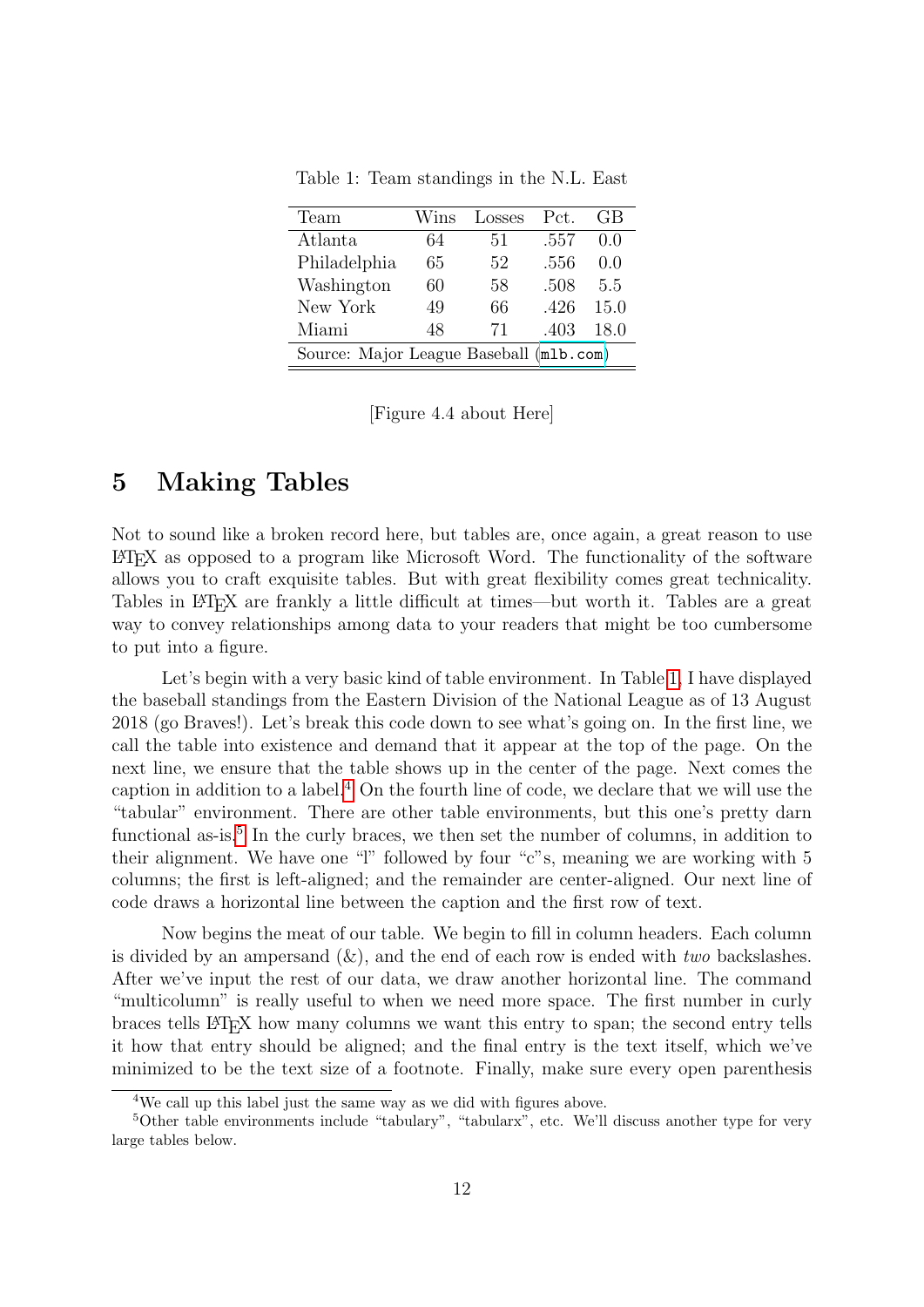and bracket gets closed. I think it's pretty to cap off a table with two horizontal lines. End your tabular environment, and end your table. All done!

```
\begin{table}[t] % afterpage is useful among tables too to prevent page-splitting
\centering
\caption{Team standings in the N.L.~East}\label{table1}
\begin{tabular}{lcccc}
\hline
Team & Wins & Losses & Pct. & GB \\
\hline
Atlanta & 64 & 51 & .557 & 0 \\
Philadelphia & 65 & 52 & .556 & 0 \\
Washington & 60 & 58 & .508 & 5.5 \\
New York & 49 & 66 & .426 & 15 \\
Miami & 48 & 71 & .403 & 18 \\
\hline
\multicolumn{5}{l}{\footnotesize{Source: Major League Baseball (\url{mlb.com})}}\\
\hline \hline
\end{tabular}
\end{table}
```
Right about now, you're probably thinking, "That's a lot of work for not a huge payoff." You're not wrong. That was a pretty basic table, and we could easily have accomplished the same thing (that is, convey the same information) using another environment such as Word. Where  $\mathbb{P}T_FX$  shines is in making tables in which we need special alignments, characters, vectors of differing lengths, etc. One way to simplify making tables is to recycle old ones. When you find a format that works for you, stick with it (no use in reinventing the wheel). Ask people for their code (I honestly forget where half of my preamble came from). Or let software generate tables for you.

For example, if you use R, then you can use the package, "xtable":

install.packages("xtable") library(xtable) xtable([object name here])

Here's a table I made in a matter of seconds from an OLS estimation I used using data from a recent publication relating to incumbent vote-shares in state supreme court retention elections. It's the raw output, but you can see how easily you could tweak it to make it more presentable. DO NOT STOP HERE. Clean it up and make it professional looking.

\begin{table}[ht]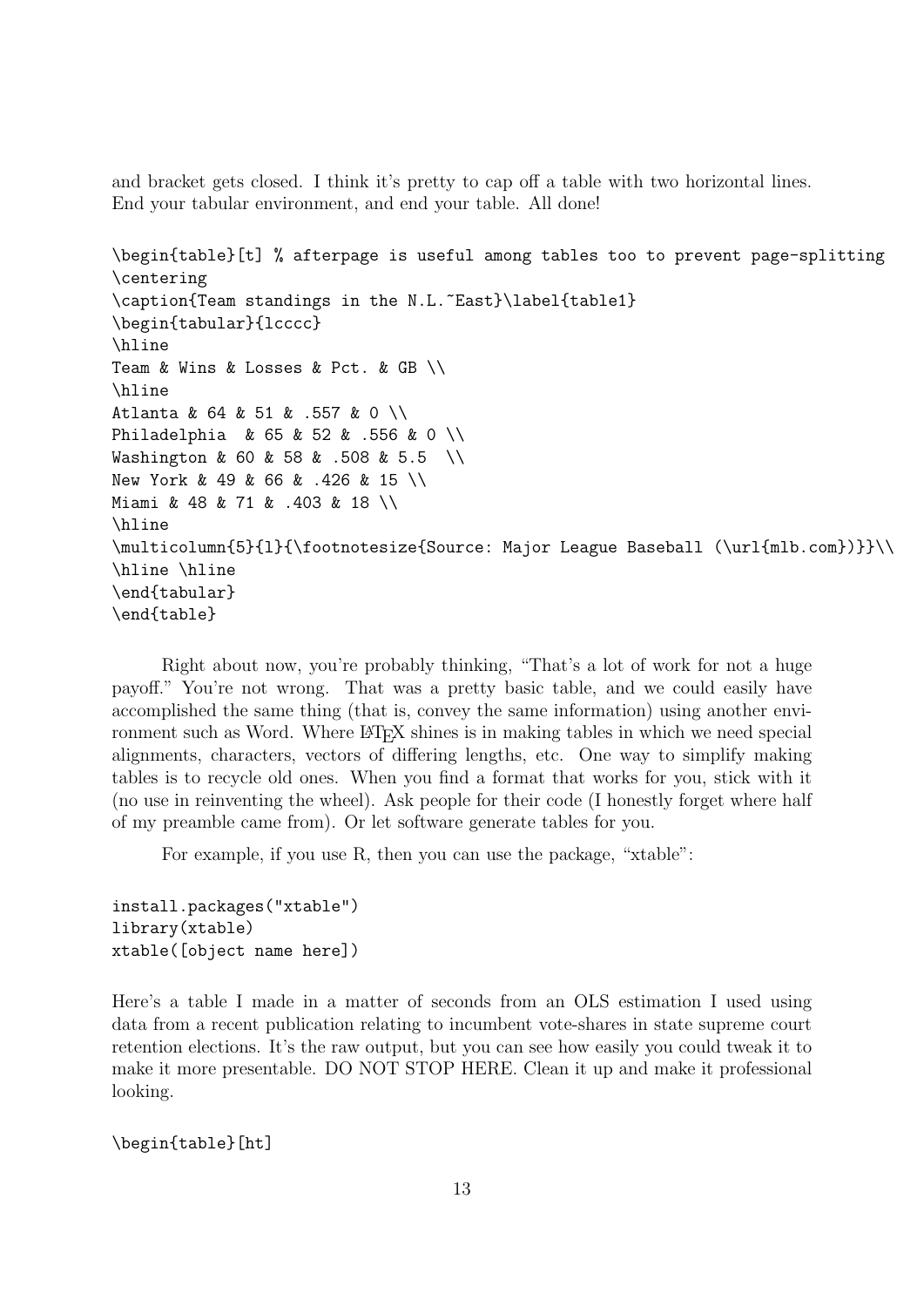| \centering                                                   |
|--------------------------------------------------------------|
| \begin{tabular}{rrrrr}                                       |
| \hline                                                       |
| & Estimate & Std. Error & t value & Pr(\$>\$\$ \$t\$ \$) \\  |
| \hline                                                       |
| (Intercept) & 73.9217 & 0.6304 & 117.27 & 0.0000 \\          |
| attack\_ads & -0.0034 & 0.0016 & -2.10 & 0.0371 \\           |
| campaign\_expenditures & 0.0000 & 0.0000 & 0.97 & 0.3324 \\  |
| opposition\_campaign & -10.7952 & 1.3540 & -7.97 & 0.0000 \\ |
| y2010 & -2.5088 & 0.9838 & -2.55 & 0.0116 \\                 |
| \hline                                                       |
| \end{tabular}                                                |
| \end{table}                                                  |
|                                                              |

|                       | Estimate   | Std. Error | t value | Pr(> t ) |
|-----------------------|------------|------------|---------|----------|
| (Intercept)           | 73.9217    | 0.6304     | 117.27  | 0.0000   |
| attack_ads            | $-0.0034$  | 0.0016     | $-2.10$ | 0.0371   |
| campaign_expenditures | 0.0000     | 0.0000     | 0.97    | 0.3324   |
| opposition_campaign   | $-10.7952$ | 1.3540     | $-7.97$ | 0.0000   |
| v2010                 | $-2.5088$  | 0.9838     | $-2.55$ | 0.0116   |

STATA also has some canned packages to do pretty much the same thing. In your STATA console, type "findit outtex". Once you've installed the package, type "outtex" after you've run some regression. These table results tend to come out a little cleaner (they have a caption; they've spiffied up the horizontal lines; and they've thrown in some bold-face to class it up). But clearly, you'll still need to clean it up some.

```
{
\begin{table}[htbp]\centering
\caption{Estimation results : regress
\label{tabresult regress}}
\begin{tabular}{l c c }\hline\hline
\multicolumn{1}{c}
{\textbf{Variable}}
& {\textbf{Coefficient}} & \textbf{(Std. Err.)} \\ \hline
attack\_ads & -0.003 & (0.002)\\
campaign\_expenditures & 0.000 & (0.000)\\
opposition\_campaign & -10.796 & (1.354)\y2010 \& -2.508 \& (0.984) \backslash \Intercept & 73.921 & (0.630)\\hline
\end{tabular}
\end{table}
```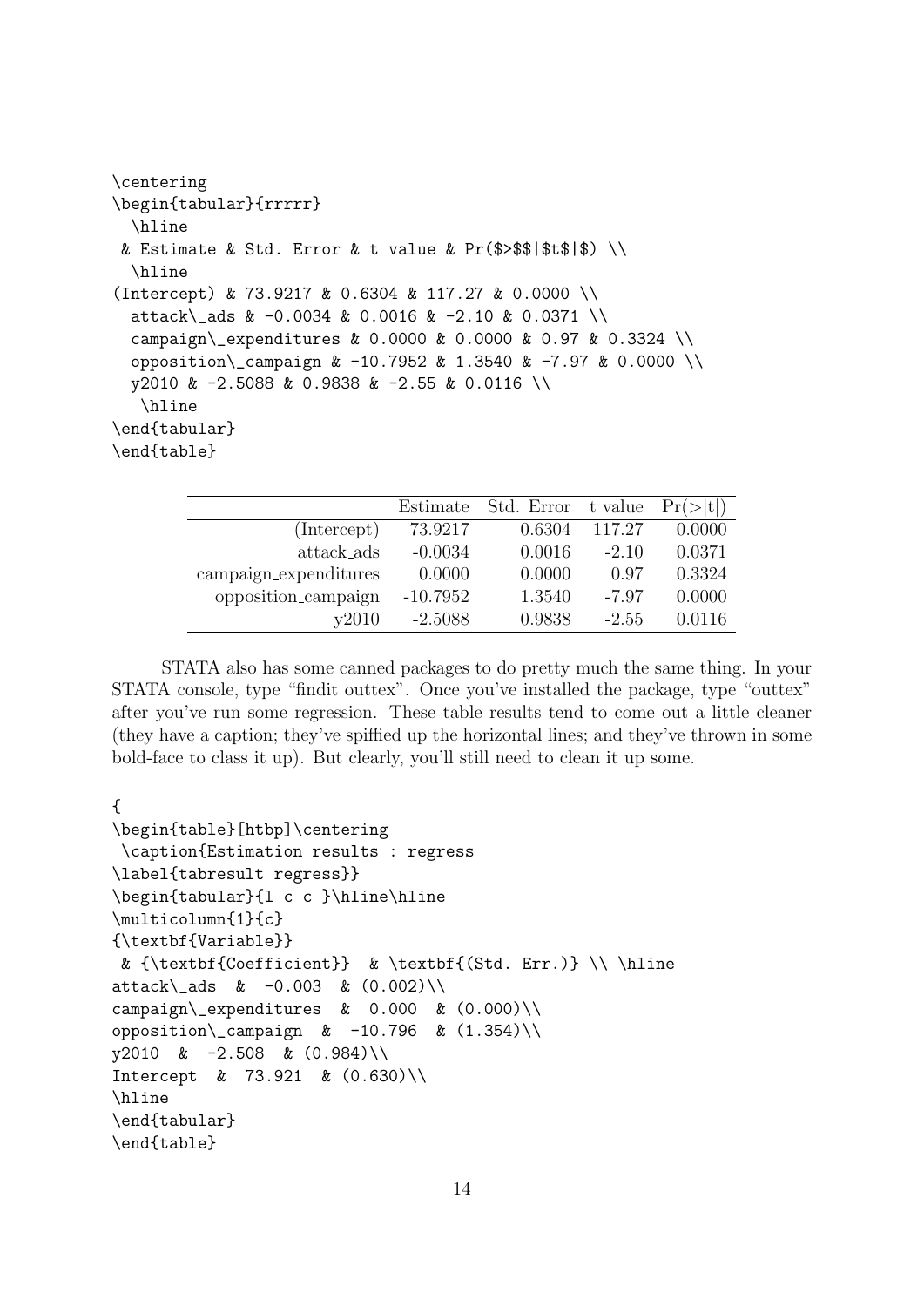| Variable              | Coefficient | (Std. Err.) |
|-----------------------|-------------|-------------|
| attack_ads            | $-0.003$    | (0.002)     |
| campaign_expenditures | 0.000       | (0.000)     |
| opposition_campaign   | $-10.796$   | (1.354)     |
| y2010                 | $-2.508$    | (0.984)     |
| Intercept             | 73.921      | (0.630)     |

Table 2: Estimation results : regress

Now that we've got some of the basics down, let's drill down and make some truly beautiful tables. To begin, there's no reason ever to write numbers to more than the thousandth decimal place. Also, it really bugs me that in the tables above, the decimal place isn't lined up consistently within columns. This looks tacky. We can train LATEX to align each column using decimal places. And who put those horizontal lines slo close to the data points? Yuck! Let's take Table [1](#page-11-0) and implement some reforms. Note that now I'm going to use another table environment called "longtabu." The results are presented in Table [3.](#page-14-0)

```
\begin{singlespacing}
\begin{longtabu}{lcccr@{}l}
\caption{Team standings in the N.L.~East}\label{table3} \\
\hline
\noalign{\vspace{.1cm}}
Team & Wins & Losses & Pct. & \multicolumn{2}{c}{GB} \\
\hline
\noalign{\vspace{.1cm}}
Atlanta & 64 & 51 & .557 & 0&.0 \\
Philadelphia & 65 & 52 & .556 & 0&.0 \\
Washington & 60 & 58 & .508 & 5&.5 \\
New York & 49 & 66 & .426 & 15&.0 \\
Miami & 48 & 71 & .403 & 18&.0 \\
\noalign{\vspace{.1cm}}
\hline \hline
\noalign{\vspace{.1cm}}
\multicolumn{6}{p{.45\textwidth}}{Source: Major League Baseball (\url{mlb.com})}
\end{longtabu}
\end{singlespacing}
```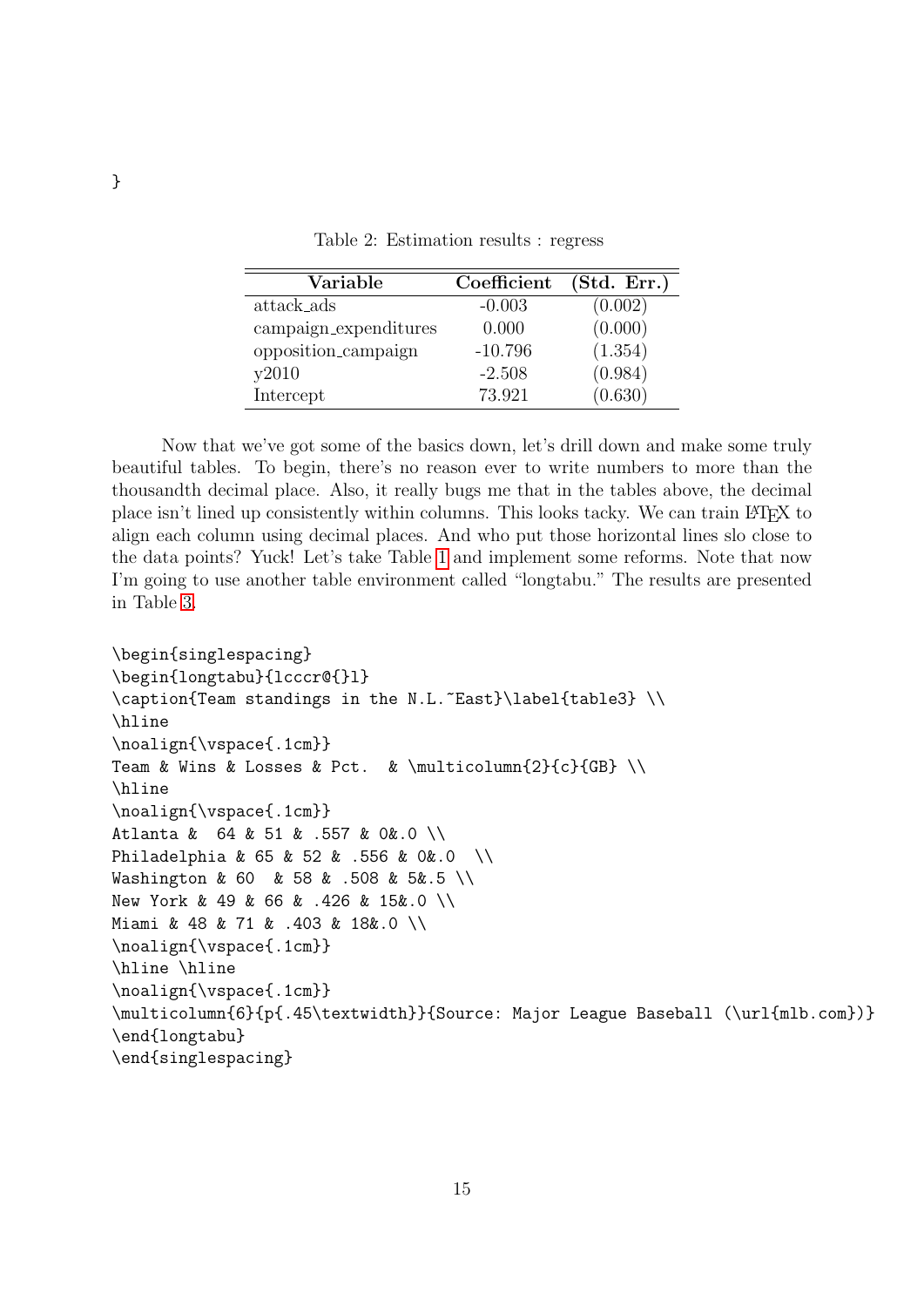| Team         | Wins | Losses | Pct. | GB.   |
|--------------|------|--------|------|-------|
| Atlanta      | 64   | 51     | .557 | (1.0) |
| Philadelphia | 65   | 52     | .556 | 0.0   |
| Washington   | 60   | 58     | .508 | 5.5   |
| New York     | 49   | 66     | .426 | 15.0  |
| Miami        | 48   | 71     | .403 | 18.0  |

Table 3: Team standings in the N.L. East

Source: Major League Baseball ([mlb.](mlb.com) [com](mlb.com))

This looks cleaner, and the code shows us why. Let's take a look at some of the key differences. First, note the change on the command "longtabu." Before I had  ${1cccc}$ where now we have  ${lcccr}\Omega{1}$ . What I've done is to take that last column (GB) and to make it two columns, smashed together. Look at the column for GB, and see how the code changed—an ampersand now sits right before each decimal place, which stacks the column up nicely on that decimal.[6](#page-0-0) Next, observe how we put a small pillow of space between the horizontal lines and the data entries using the command \noalign{\vspace{.1cm}}. I have found that one-tenth of a centimeter is an ideal distance between these figures, but you may want to tweak the code. Next, observe how I got the multicolumn under "Source" to wrap around the width of the table. This is a really handy bit of code that you won't get with just the "multicolumn" command. Finally, note that I included (superfluous) code to single-space the table. This was unnecessary since the document is single-spaced. But when you write your papers, you should double-space, and you'll want to include this bit of code to make clean tables.

Okay, we've mastered the skill of cleaning up a simple table. Now let's take a clean, simple table and add some complexity to it. Remember, the name of the game is to present visually compelling information that is simple to understand. Let's build on Table [3](#page-14-0) and show the entire National League standings, throwing some different stats in there for fun, adding some vertical line markers in there, and maybe even some symbols just for the heck of it. In Table [4,](#page-17-0) I present something slightly more complicated than before. I encourage to hack the code and to use it toward your own ends.

```
\afterpage{
\begin{singlespacing}
\begin{longtabu}{l | ccr@{}l | ccr@{}l | r@{}l}
\caption{National League team averages against each division}\label{table4} \\
  \hline
\noalign{\vspace{.1cm}}
& \multicolumn{4}{c}{Home} & \multicolumn{4}{c}{Away} &
```
<sup>&</sup>lt;sup>6</sup>Note that this was unnecessary for the other columns in the table because they were already properly aligned.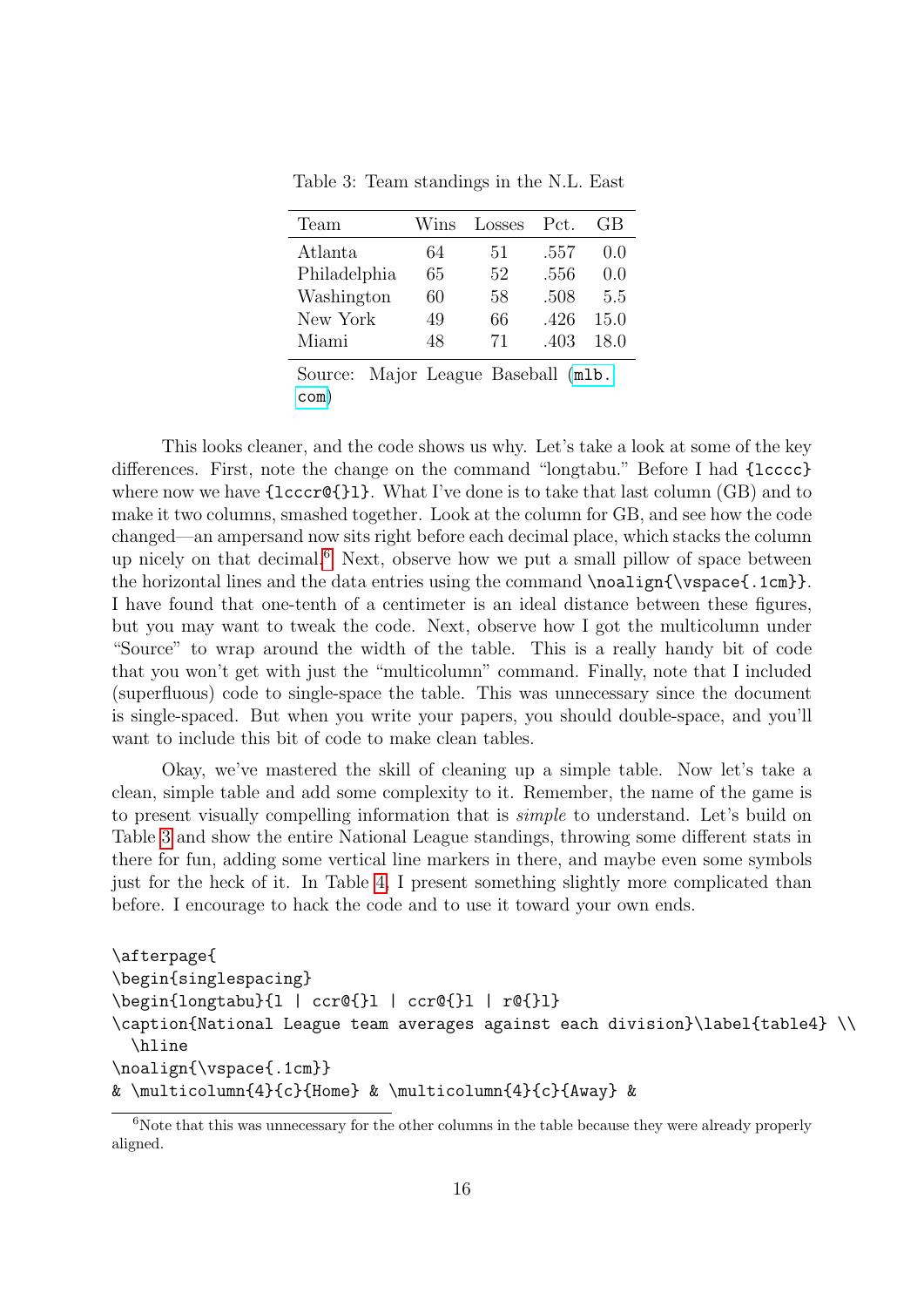```
\multicolumn{2}{c}{Total} \ \ \ldots -11}
\noalign{\vspace{.1cm}}
Team & Wins & Losses & \multicolumn{2}{l}{$\Delta$G} & Wins & Losses &
\multicolumn{2}{1}{$\Delta$G} & \multicolumn{2}{c}{WCGB} \\
\noalign{\vspace{0.1cm}}
\hline
\noalign{\vspace{0.1cm}}
\bf{\emph{NL East}} \\
\noalign{\vspace{0.1cm}}
Atlanta & 30 & 24 & +&6 & 34 & 27 & +&6 & 0&.0 \\
Philadelphia & 38 & 18 & +&10 & 27 & 34 & $-$&7 & 0&.0 \\
Washington & 30 & 28 & +&2 & 30 & 30 & &0 & 5&.5 \\
New York & 24 & 37 & $-$&13 & 25 & 29 & $-$&4 & 15&.0 \\
Miami & 28 & 35 & $-$&7 & 20 & 36 & $-$&16 & 18&.0 \\
\bf{\emph{NL Central}} \\
\noalign{\vspace{0.1cm}}
Chicago & 37 & 22 & +&15 & 31 & 27 & +&4 & 0&.0
Milwaukee & 36 & 24 & +&12 & 31 & 30 & +&1 & 0&.0 \\
St.~Louis & 29 & 26 & +&3 & 34 & 29 & +&5 & 2&.5 \\
Pittsburgh & 33 & 29 & +&4 & 28 & 29 & $-$&1 & 5&.0
Cincinatti & 28 & 32 & \frac{1}{2} & 24 & 34 & \frac{1}{2} $ 13&.5 \\
\bf{\emph{NL West}} \\
\noalign{\vspace{0.1cm}}
Arizona & 32 & 29 & +&3 & 33 & 25 & +&8 & 0&.0 \\
Los Angelos & 31 & 28 & +&3 & 33& 27 & +&4 & 2&.0 \\
Colorado & 31 & 27 & +&4 & 32 & 28 & +&4 & 2&.5
San Francisco & 34 & 26 & +&8 & 25 & 34 & $-$&9 & 7&.0 \\
San Diego & 22 & 37 & $-$&15 & 26 & 35 & $-$&9 & 18&.5 \\
\noalign{\vspace{0.1cm}}
\hline
\hline
\noalign{\vspace{0.1cm}}
\multicolumn{10}{p{.71\textwidth}}{Notes: All data are drawn from Major
League Baseball (\url{mlb.com}); $\Delta$G denotes difference between
games won and los; WCGB denotes how many games out of first a
team is for a berth in the wild card game.}
\end{longtabu}
\end{singlespacing}
}
```
The last thing I'd like to note in this section is that the "longtabu" environment is really helpful if you have a table that absolutely must span more than one page. Ordinarily, this is frowned upon, but I can attest to it's usefulness. If you can avoid this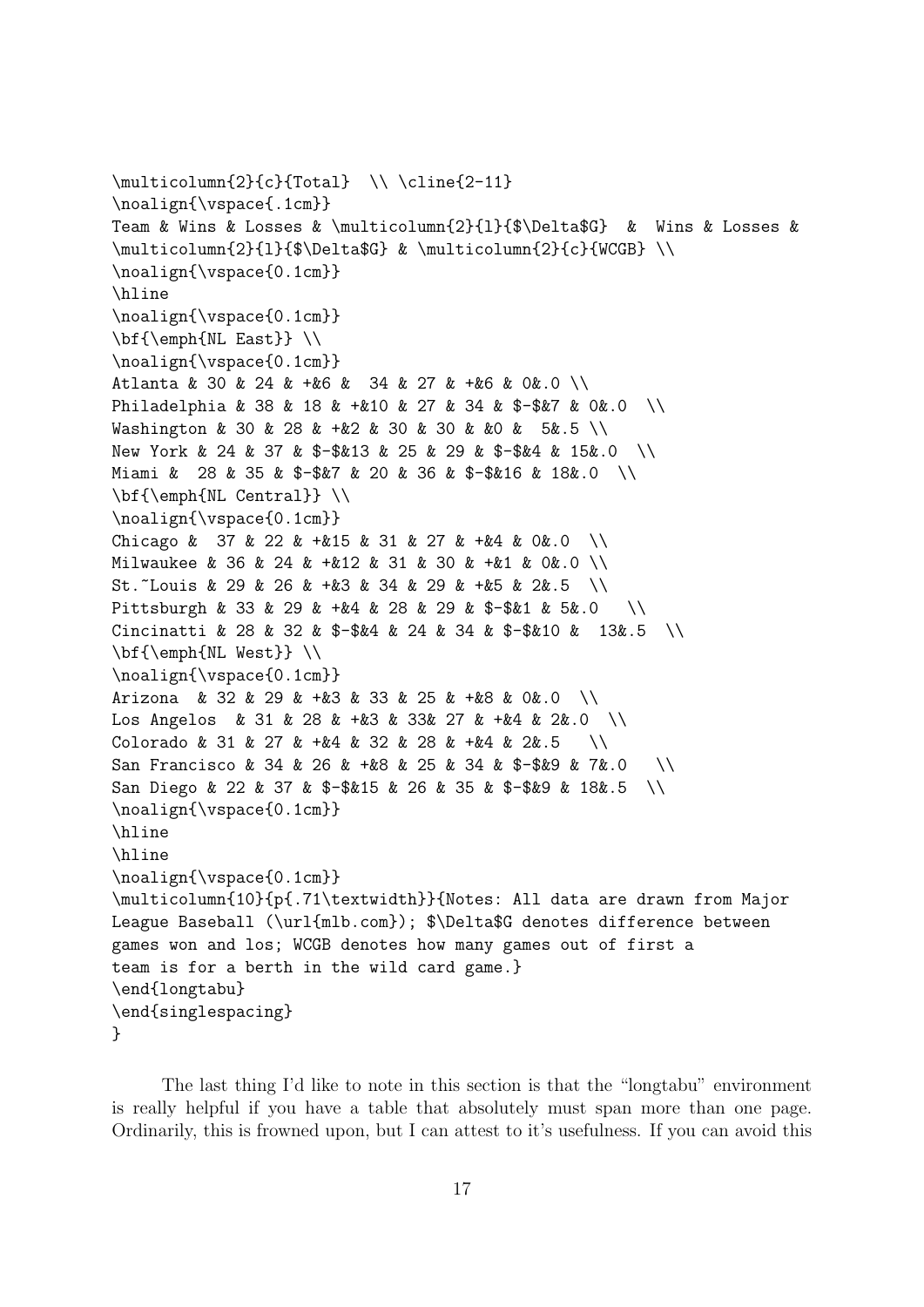<span id="page-17-0"></span>

|               | Home |        | Away       |      | Total  |                |      |
|---------------|------|--------|------------|------|--------|----------------|------|
| Team          | Wins | Losses | $\Delta G$ | Wins | Losses | $\Delta G$     | WCGB |
| NL East       |      |        |            |      |        |                |      |
| Atlanta       | 30   | 24     | $+6$       | 34   | 27     | $+6$           | 0.0  |
| Philadelphia  | 38   | 18     | $+10$      | 27   | 34     | $-7$           | 0.0  |
| Washington    | 30   | 28     | $+2$       | 30   | 30     | $\overline{0}$ | 5.5  |
| New York      | 24   | 37     | $-13$      | 25   | 29     | $-4$           | 15.0 |
| Miami         | 28   | 35     | $-7$       | 20   | 36     | $-16$          | 18.0 |
| NL Central    |      |        |            |      |        |                |      |
| Chicago       | 37   | 22     | $+15$      | 31   | 27     | $+4$           | 0.0  |
| Milwaukee     | 36   | 24     | $+12$      | 31   | 30     | $+1$           | 0.0  |
| St. Louis     | 29   | 26     | $+3$       | 34   | 29     | $+5$           | 2.5  |
| Pittsburgh    | 33   | 29     | $+4$       | 28   | 29     | $-1$           | 5.0  |
| Cincinatti    | 28   | 32     | $-4$       | 24   | 34     | $-10$          | 13.5 |
| NL West       |      |        |            |      |        |                |      |
| Arizona       | 32   | 29     | $+3$       | 33   | 25     | $+8$           | 0.0  |
| Los Angelos   | 31   | 28     | $+3$       | 33   | 27     | $+4$           | 2.0  |
| Colorado      | 31   | 27     | $+4$       | 32   | 28     | $+4$           | 2.5  |
| San Francisco | 34   | 26     | $+8$       | 25   | 34     | $-9$           | 7.0  |
| San Diego     | 22   | 37     | $-15$      | 26   | 35     | $-9$           | 18.5 |

Table 4: National League team averages against each division

Notes: All data are drawn from Major League Baseball ([mlb.](mlb.com) [com](mlb.com)); ∆G denotes difference between games won and los; WCGB denotes how many games out of first a team is for a berth in the wild card game.

problem by tinkering with text size (still keeping it readable), etc., I'd at least try that route first.

## 6 Math Mode

One of the primary reasons that I use  $\mathbb{F} F F X$  is because I delve in statistics, along with applied game theory. Therefore, writing mathematical formulas is important to me, and it's doubly important that my readers know what I'm trying to convey. Writing clean, crisp formulas goes a long ways toward achieving those ends.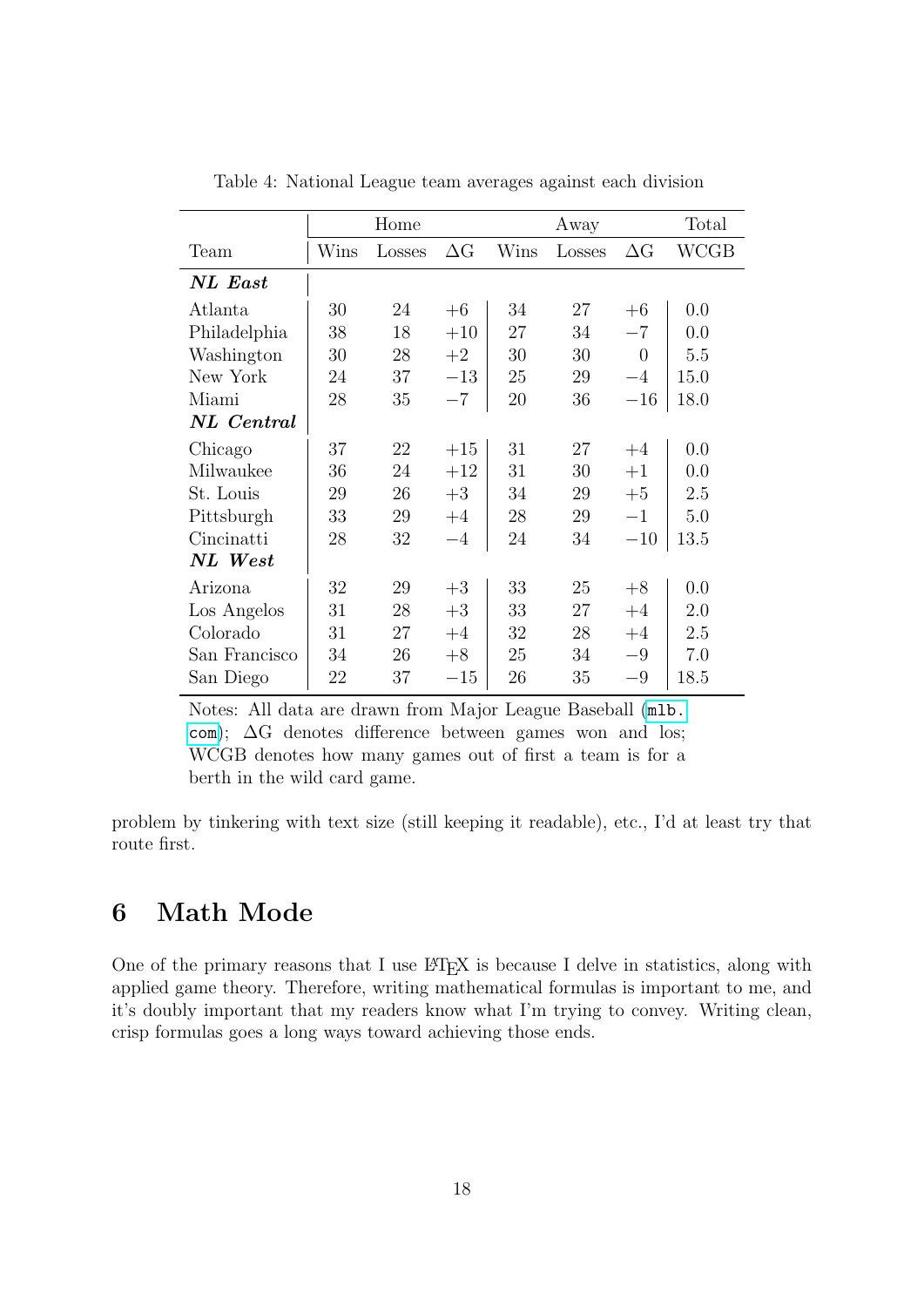#### 6.1 Basics of Math Mode

Generally speaking, there are two ways to go into "math mode." The first is an in-text method. This means that we keep the math within the sentence in which it appears. method. This means that we keep the math within the sentence in which it appears.<br>For example, I might want to simply point out that  $\sqrt{9} = 3$ . Here, we can simply flank our mathematical turn-of-phrase by dollar-signs:  $\sqrt{9}$ =3\$. The second way we can enter into math-mode is to call up an equation. There's more than one way to this, but one of the simplest results in the following:

<span id="page-18-0"></span>
$$
\sigma = \frac{\sum_{i}^{n} (x_i - \bar{x})^2}{n - 1} \tag{1}
$$

Equation [1](#page-18-0) looks nice (by the way, we label those the same way as tables and figures), so let's take a look at how that works:

```
\begin{equation}\label{equ1}
\sigma = \frac{\sum_i^n\bigr(x_i - \bar{x}\bigr)^2}{n-1}
\end{equation}
```
You can see how we called our equation into existence there with the "begin" and "end" functions. Inside that call, we simply laid out the equation we wanted (more on these commands below). Finally, we can use another function for writing equations which is useful when it comes to stacking equations up on top of on another. The example below also shows you how to suppress an equation number:

$$
Pr(Y_i = 1 | X_1) = Pr(\epsilon_i \le \beta_0 + \beta_1 X_{1i}),
$$
  

$$
Pr(Y_i = 1 | X_1) = \Phi(\beta_0 + \beta_1 X_{1i}).
$$

#### 6.2 Mathematical Symbols and Operators

It would probably be silly of me to try to go over every symbol and operator you might need as you chart your course through LATEX. Luckily, others have blazed a trail for us. Here's a really handy cheat-sheet for all manner of symbols and operators: [https://reu.](https://reu.dimacs.rutgers.edu/Symbols.pdf) [dimacs.rutgers.edu/Symbols.pdf](https://reu.dimacs.rutgers.edu/Symbols.pdf). Also (and this is a lot of fun), you should go draw the symbol you want at <http://detexify.kirelabs.org/classify.html>. Oftentimes, the command is exactly what you'd think it would be. For example, you get a lower case  $ω$  with **\omega** and an upper-case  $Ω$  with **\Omega**. One bit of code that might come in handy (and that you might be less likely to run into in your frantic google searches, is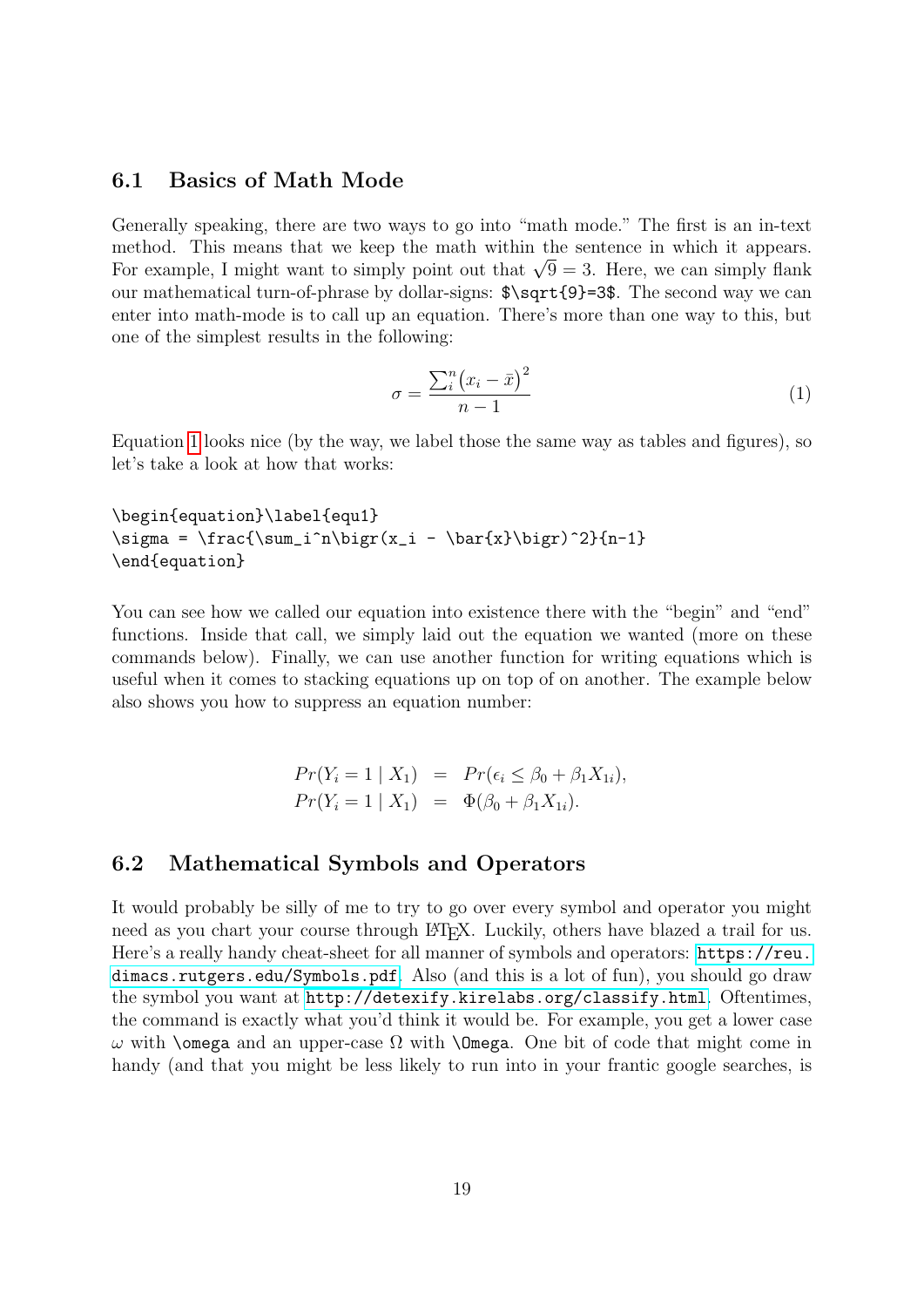how to compose matrixes. For example, suppose we wanted to multiple a  $4 \times 4$  identity matrix by a  $4 \times 1$  vector of ones:

$$
\begin{bmatrix} 1 & 0 & 0 & 0 \\ 0 & 1 & 0 & 0 \\ 0 & 0 & 1 & 0 \\ 0 & 0 & 0 & 1 \end{bmatrix} \times \begin{bmatrix} 1 \\ 1 \\ 1 \\ 1 \end{bmatrix} = \begin{bmatrix} 1 \\ 1 \\ 1 \\ 1 \end{bmatrix},
$$
\n(2)

which is produced by the following lines of code:

```
\begin{equation}
\begin{bmatrix}
1 & 0 & 0 & 0\\
0 & 1 & 0 & 0 \\
0 & 0 & 1 & 0 \\
0 & 0 & 0 & 1
\end{bmatrix} \times
\begin{bmatrix}
1\backslash\backslash1\backslash\backslash1\backslash\backslash1
\end{barrix} =\begin{bmatrix}
1\backslash\backslash1\backslash\backslash1\backslash\backslash1
\end{bmatrix}
\end{equation}
```
Of course, we're really only scratching the surface here with all the possibilities of LATEX's math-mode. One final command that you may find useful, especially if you adopt formal modeling as a pastime, is the "proof" environment:<sup>[7](#page-0-0)</sup>

*Proof.* To prove the proposition, it is sufficient to note that  $\frac{\partial f(x)}{y} > 0$ .  $\Box$ 

We get that bit of loveliness using the commands:

```
\begin{proof}
To prove the proposition, it is sufficient to note that
\frac{\partial f(x)}{y} > 0.
\end{proof}
```
<sup>&</sup>lt;sup>7</sup>There are other proof environments, but I've never once found a bug in this one.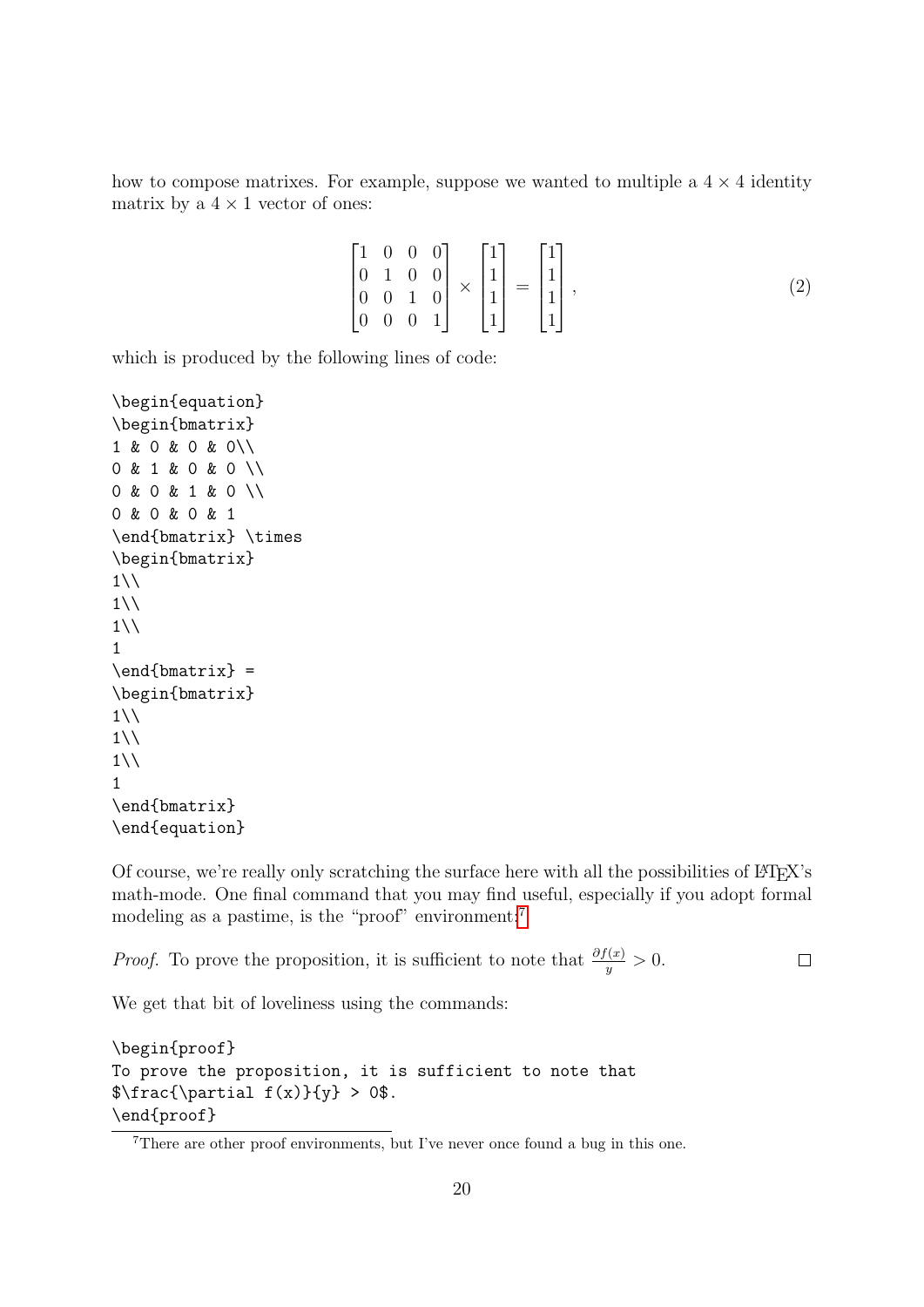### 7 LAT<sub>EX</sub> Environments

Lists can be a great way to enumerate your thoughts—even in a paper you plan to submit for review somewhere. LATEX has a few key environments. The first is simply a set of bullet points:

```
\begin{itemize}
\item{Hypothesis 1: $X \rightarrow Y$.}
\item{Hypothesis 2: $X \leftarrow Y$.}
\item{Hypothesis 3: $\frac{\partial f(x)}{y} < 0$.}
\end{itemize}
```
- Hypothesis 1:  $X \to Y$ .
- Hypothesis 2:  $X \leftarrow Y$ .
- Hypothesis 3:  $\frac{\partial f(x)}{y} < 0$ .

The second environment of interested is an enumerated list. It's put together very similarly as the previous one:

```
\begin{enumerate}
\item{Onions}
\item{Peppers}
\item{Celery}
\end{enumerate}
```
- 1. Onions
- 2. Peppers
- 3. Celery

Finally, we also have what are called descriptive lists. For example, we might want to create a list of every state capital:

Alabama: Montgomery

Alaska: Anchorage

Arizona: Phoenix

Arkansas: Little Rock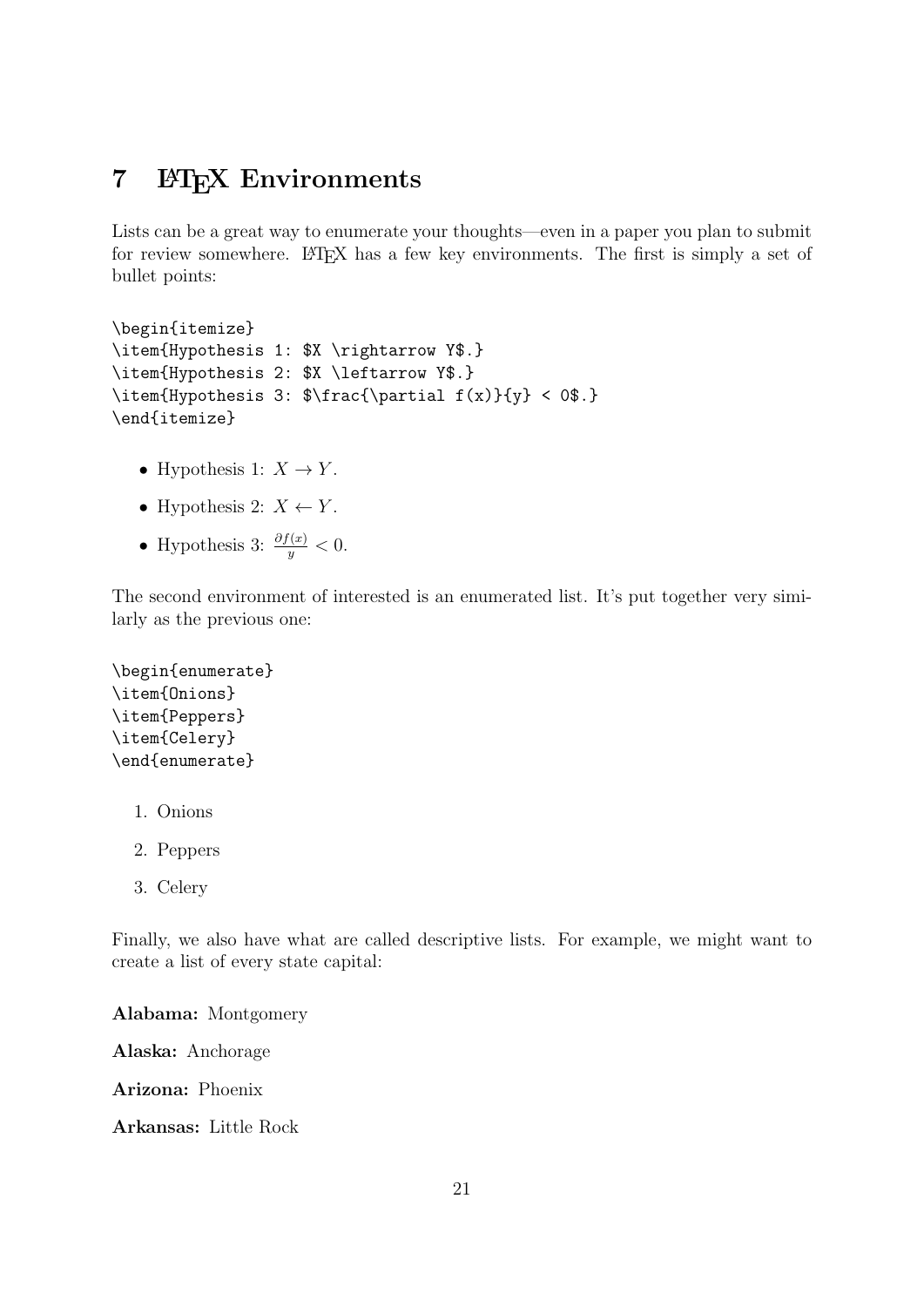It's worth noting that you can also nest your lists inside one another.

```
\begin{itemize}
\item{Item (a)}
\begin{itemize}
\item{Item (a)1}
\end{itemize}
\end{itemize}
```
• Item  $(a)$ 

 $-$  Item  $(a)1$ 

# 8 Creating Your Own LAT<sub>EX</sub> Commands

Let's face it: all these typing of commands can get repetitive (especially if you make a lot of lists). One way to avoid typing the same commands over and over is to use the "newcommand" function in your preamble. Suppose you wanted to make a shortcut for an enumerated list:

```
\newcommand{\be}{\begin{enumerate}}
\newcommand{\ee}{\end{enumerate}}
```
Now, I can simply use this new command to quickly write a list:

```
\be
\item{Item 1}
\item{Item 2}
\item{Item 3}
\ee
```

```
1. Item 1
```
- 2. Item 2
- 3. Item 3

The same logic could apply to virtually any command so long as you don't have multiple definitions of the same command names.

The "newcommand" function is designed to let you make new commands. But suppose you wanted to hijack the definition of a command that already exists? That's where "renewcommand" comes in. It allows you to overwrite command definitions. Don't do this unless you are very sure of what you're doing.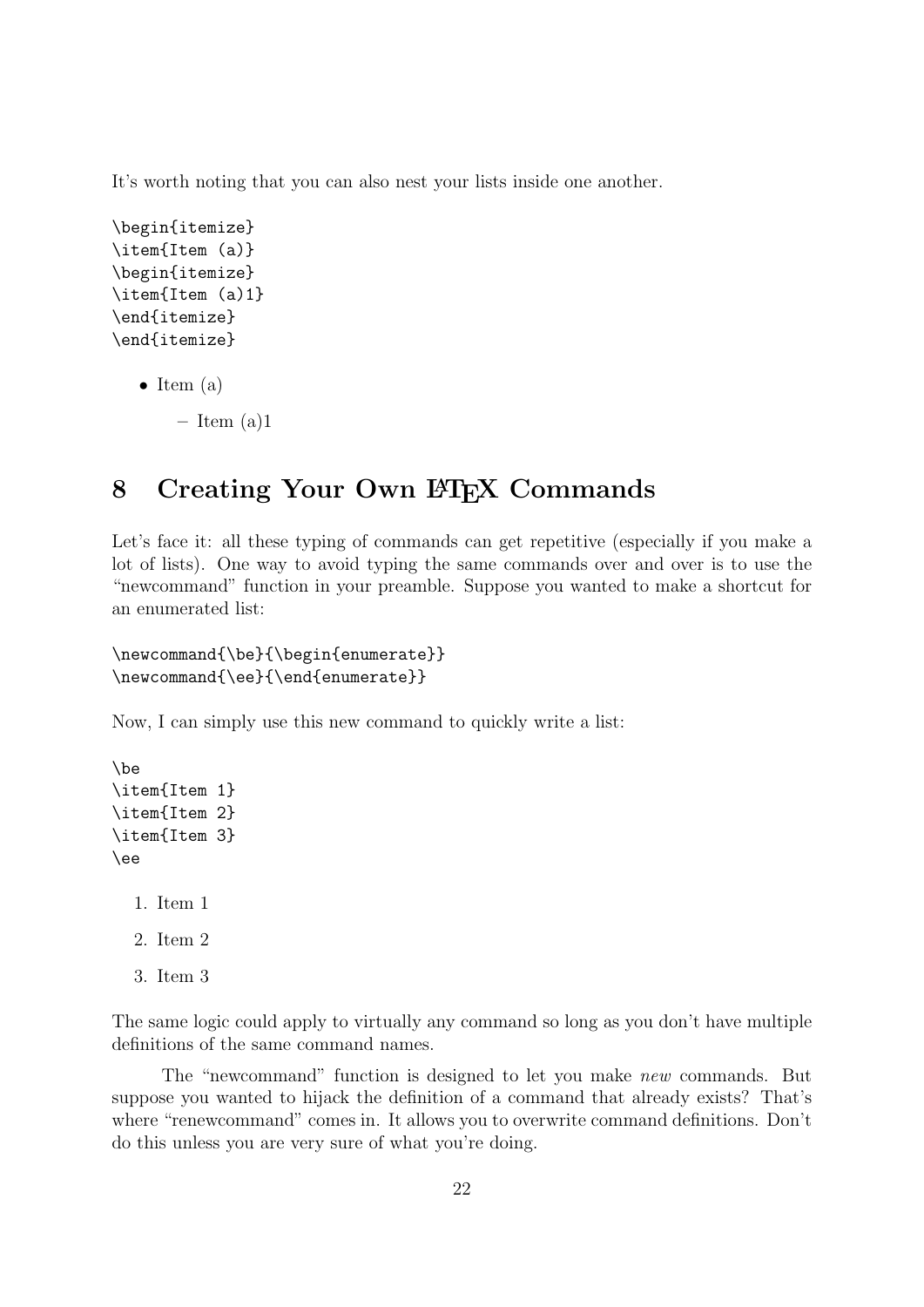## 9 Some Useful Writing Tips and Commands

After years of using  $\Delta T$ <sub>EX</sub>, there are a number of insights I've had that I think any novice of the software ought to know. As such, this section represents more of a grab bag of selected wisdom than anything else.

- 1. Here are a few commands that can help you get the text style you're looking for:
	- Italics: \emph{text you want italicized}
	- bold-face: \bf{text you want bold-faced}
	- underline: \underline{text you want underlined}
	- underline with nothing over it:  $\r \ \ \ \ \ \ \ \ \ \ \ \ \ \$

#### 2. Footnotes

- I wrote a sentence.\footnote{Oh no, I needed to clarify something.}
- 3. Quotations
	- This is one of the most frequent mistakes I see in other people's LATEXfiles. When you open a quote, you don't hit your quote key (if you do, it'll be turned around backwards). Rather, open a quote by hitting the accent key (to the left of the 1 on your keyboard with no shift applied) twice. To close a quote, then go to your quote key. ''Quote this."
	- There's also a command for block quotes, which is simply "quote." This is handy since you don't have to worry about adjusting margins sizes. I do, however, single-space my block quotes.

```
\begin{quote}
Here's a lengthy quote of questionable use to the overall point I'm
allegedly making.
\end{quote}
```
- 4. How to change around paragraphs and pages:
	- If you really need to start a new page, then **\newpage** will end a page where you type it, and what you type next will be on a new page.
	- Sometimes, you want to move your cursor down a few lines, but you don't want to start a new paragraph, per se. Then you can use the command \noindent to take away the automatic indentation.
	- LAT<sub>EX</sub> also allows you to change the style of the page you're on. You can make use of the command, \marginsize{1in}{1in}{1in}{1in}, to tweak the margins.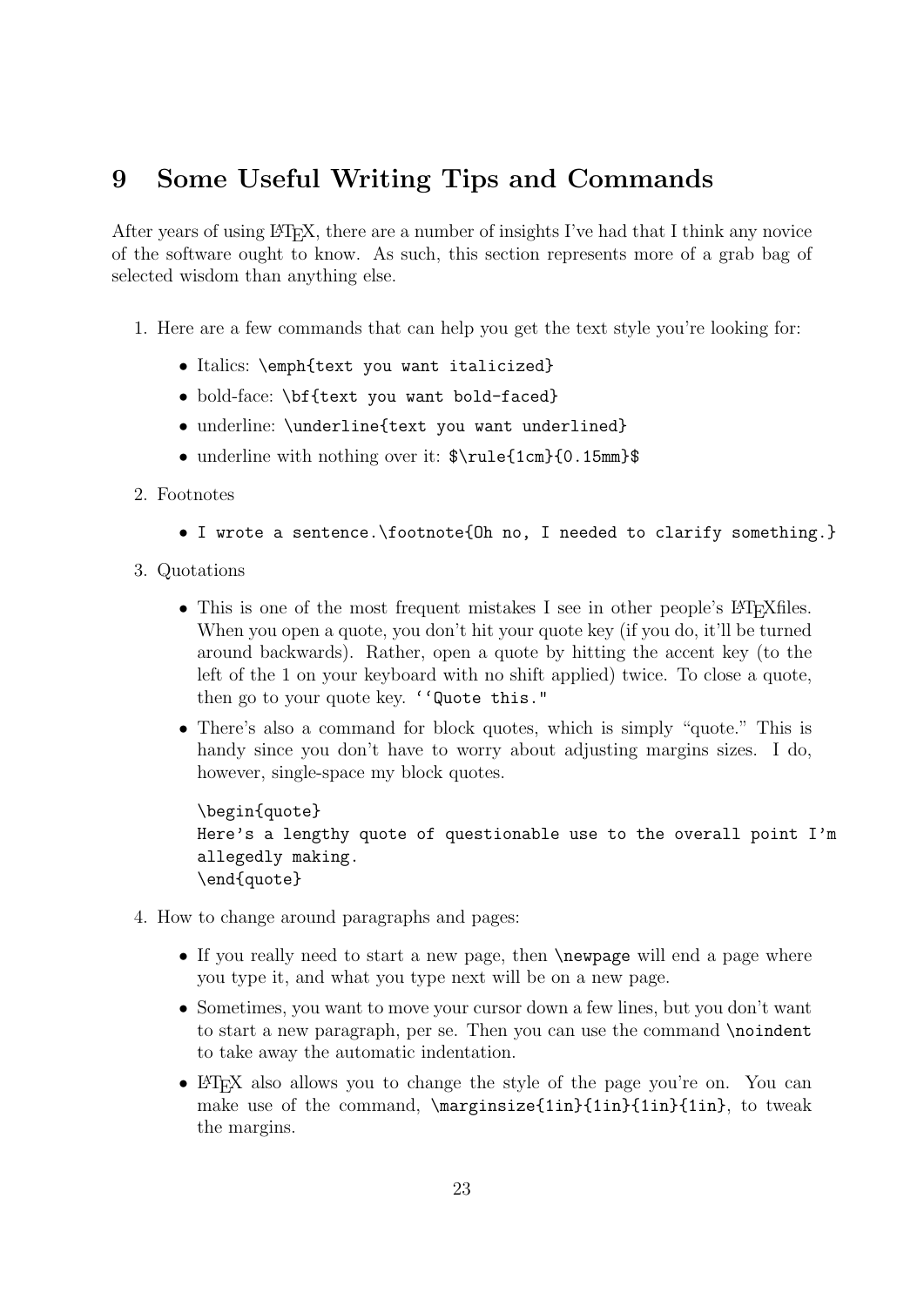• You can also twiddle with the amount of indentation you want and the space you have between paragraphs:

\setlength{\parindent}{3em} \setlength{\parskip}{1em}

- 5. Periods
	- Yes, periods. This probably is the most common bug I see among seasoned TeXers. When LATEX sees a period, it assumes it reached the end of a sentence. And being the old soul that it is, it adds an extra space before the next word. Now, 99% of the time, you put a period in to denote the end of a sentence, so that's fine. But if you don't want that extra space, then use a tilde: Aug. ~13, 2018.
- 6. Symbols LATEX thinks are commands but that you sometimes want to use.
	- Suppose you really wanted to write \$75. If you just write that,  $\Delta F$ F $\chi$ is going to think that you began a math phrase, and it will give you an error for not having closed the expression. The same applies for percentage signs, ampersands, etc. To get around these issues, use the backslash: \\$75. Now, the exception to this rule is the backslash itself. Since the symbol is a command for everything, printing one  $(\n)$  is counterintuitive,  $\texttt{backslash}.$
- 7. Verbatim Text
	- Suppose, as today, I want to type out the commands I'm showing you without having LAT<sub>EXgo</sub> ahead and print the end product. That's where the verbatim environment. There are two ways to do this. The first is in-text. Here you can casually drop some code into a sentence. To do so, use the command, \verb!and everything between the exclamation points are verbatim!. The other way to get verbatim text is to declare a verbatim environment:

\begin{verbatim}

```
Verbatim text, $ & %, goes here
```
\end{verbatim}

- 8. Hyperlinks
	- I link to websites all the time these days, especially if I want to drop a footnote, for example, and point a reader toward the website from which I collected my data. LATEX allows you to easily create clickable links: \url{[web address].